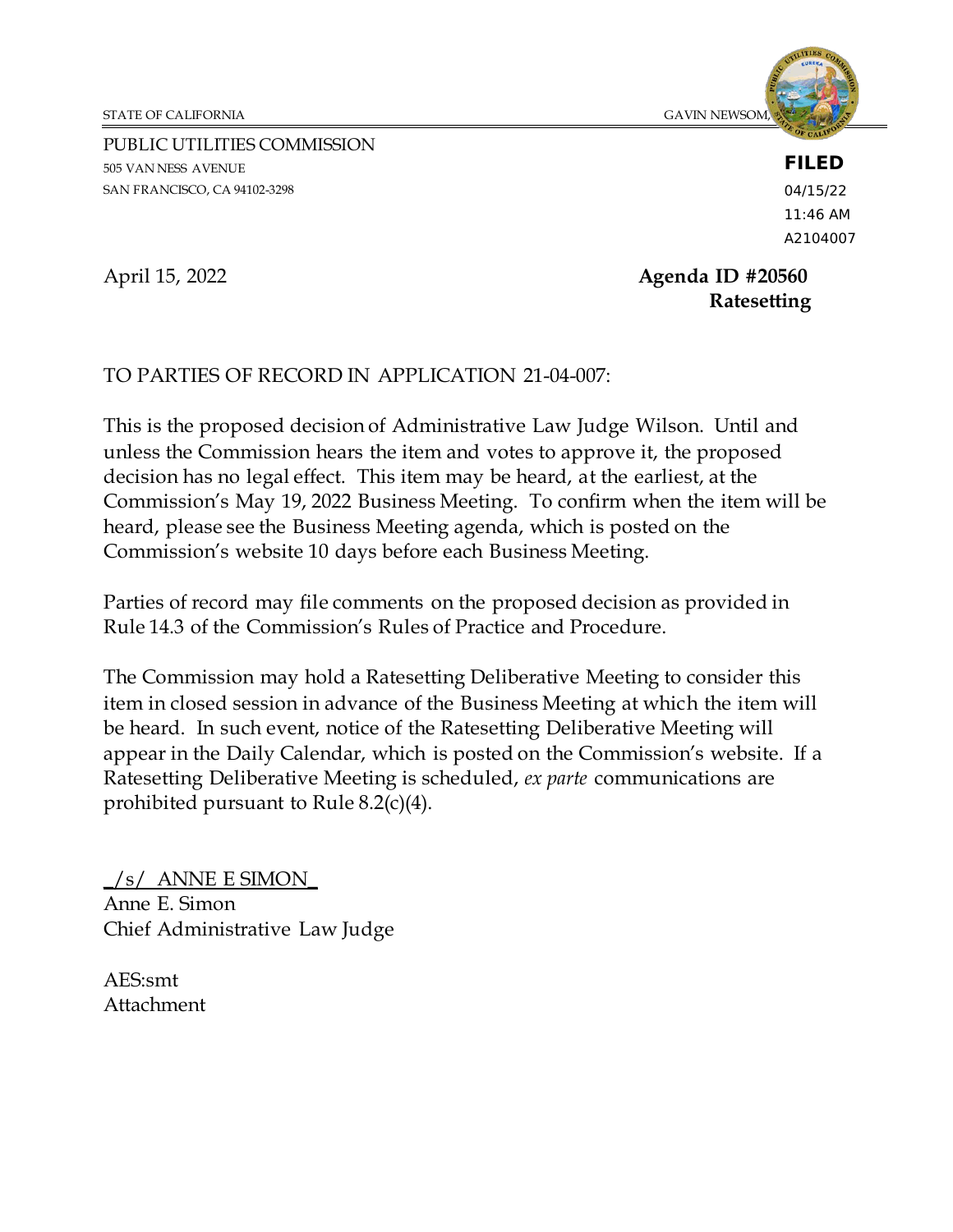## ALJ/SMW/smt **PROPOSED DECISION Agenda ID #20560**

## Decision **PROPOSED DECISION OF ALJ WILSON (Mailed 4/15/22)**

## **BEFORE THE PUBLIC UTILITIES COMMISSION OF THE STATE OF CALIFORNIA**

Application of the North American Numbering Plan Administrator, on behalf of the California Telecommunications Industry, for Relief of the 209 Numbering Plan Area.

Application 21-04-007

## **DECISION GRANTING REQUEST FOR AN ALL-SERVICE AREA CODE OVERLAY IN THE 209 NUMBERING PLAN AREA**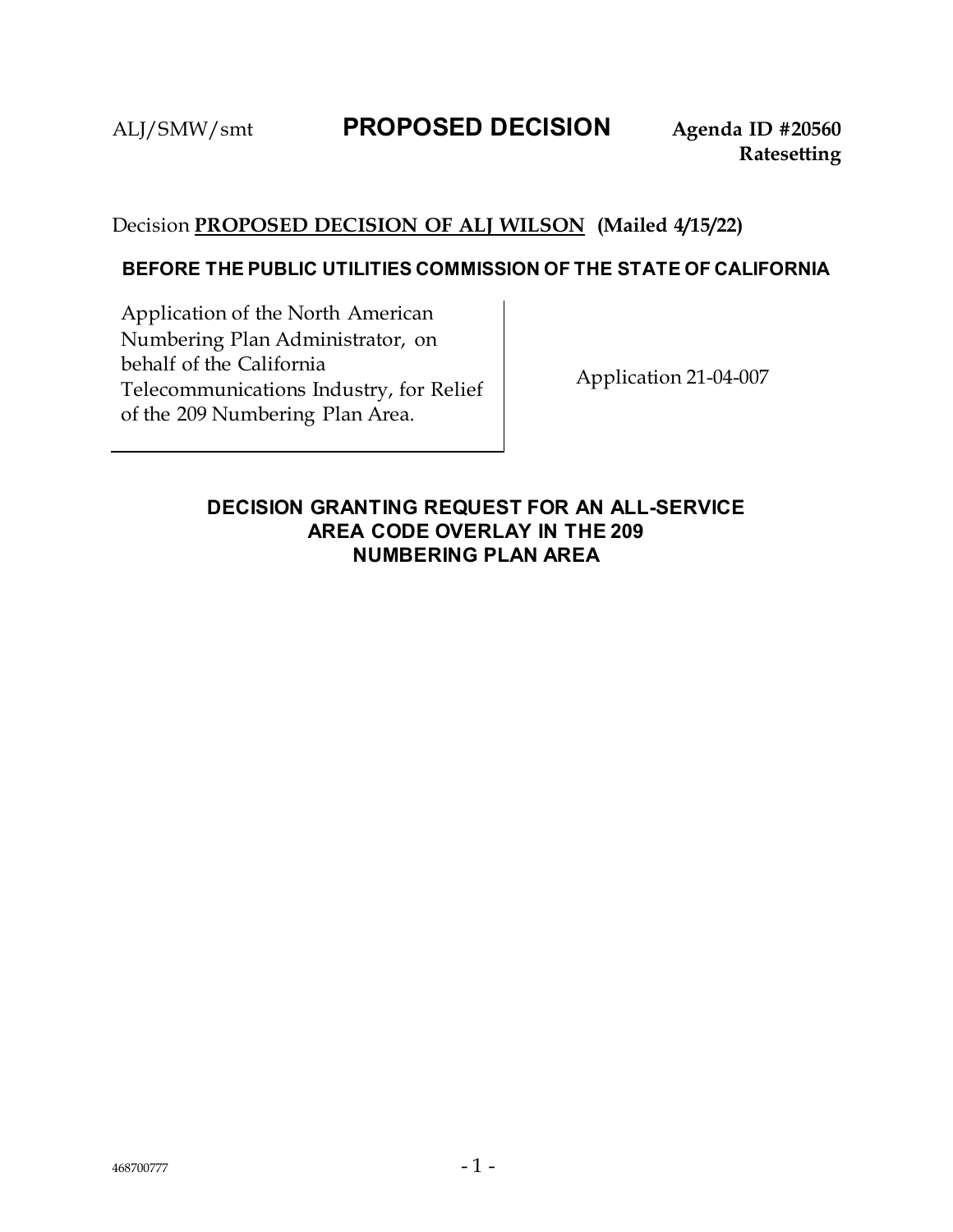## TABLE OF CONTENTS

| <b>Title</b>                                           | Page |
|--------------------------------------------------------|------|
| DECISION GRANTING REQUEST FOR AN ALL-SERVICE AREA CODE |      |
|                                                        |      |
|                                                        |      |
| 1.                                                     |      |
| 2.                                                     |      |
| 3.                                                     |      |
|                                                        |      |
|                                                        |      |
|                                                        |      |
|                                                        |      |
| 4.                                                     |      |
| 5.                                                     |      |
| 6.                                                     |      |
|                                                        |      |
|                                                        |      |
|                                                        |      |
| 7.                                                     |      |
| 8.                                                     |      |
| 9.                                                     |      |
|                                                        |      |
|                                                        |      |
|                                                        | .24  |

ATTACHMENT A - Public Education Plan for 209 Area Code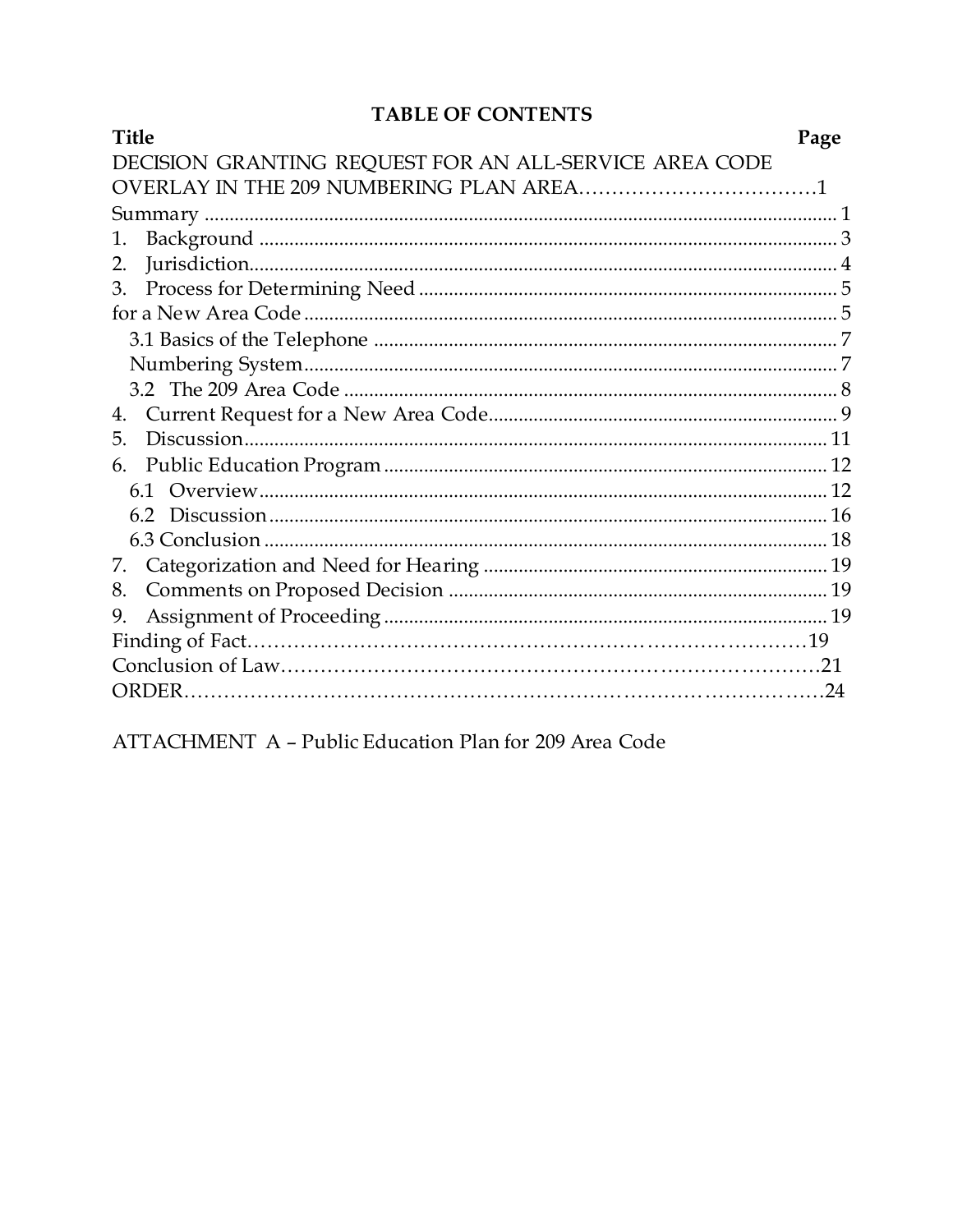## **DECISION GRANTING REQUEST FOR AN ALL-SERVICE AREA CODE OVERLAY IN THE 209 NUMBERING PLAN AREA**

## <span id="page-3-0"></span>**Summary**

By this decision, we approve the request of the North American Numbering Plan Administrator to adopt an all-services overlay to resolve the forecasted exhaustion of numbering resources in the 209-numbering plan area, with a six-month implementation schedule. The overlay will provide additional numbering resources to meet the demand for telephone numbers while minimizing customer inconvenience. We order a public education program, within timeframes discussed in this decision, to facilitate implementation of the overlay.

No existing customers will be required to change their area code or specific telephone number. After the implementation period, the new overlay area code will be available for new telephone number assignments in the same region as the 209-area code upon exhaust of available prefixes in the existing 209-area code. Customers will dial the three-digit area code for all calls to and from telephone numbers with the 209 and new area codes.<sup>1</sup>

This proceeding is closed.

<sup>1</sup> Currently, customers with 209-area code numbers already must dial the three-digit area code for all calls, as the 209-area code has transitioned to 1+10 digit dialing on October 24, 2021 as mandated by the Federal Communications Commission (FCC) due to the FCC 's implementation of the 988 3-digit code for the National Suicide Prevention Hotline.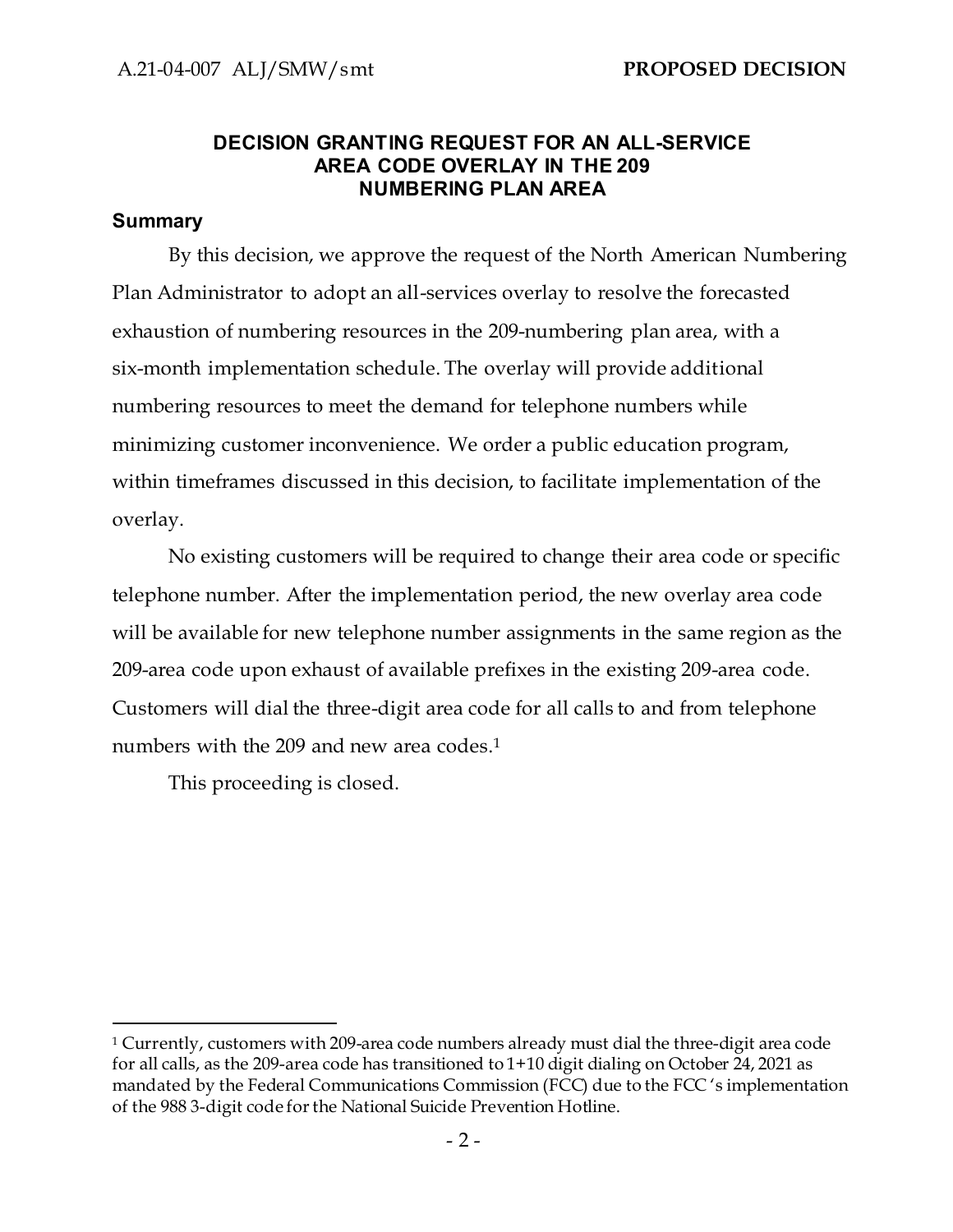## <span id="page-4-0"></span>**1. Background**

The North American Numbering Plan Administrator (NANPA),<sup>2</sup> on behalf of the California Telecommunications Industry (Industry), <sup>3</sup> filed Application (A.) 21-04-007, in which it requests relief in the 209 Numbering Plan Area (NPA or Area Code).<sup>4</sup>

No protests were filed to the application. California Cable and Telecommunications Association (CCTA) filed a response in support of A.21-04-007 on August 2, 2021.

On November 4, 2021, Administrative Law Judge (ALJ) Suman Mathews held a telephonic prehearing conference (PHC) in this matter to discuss and establish the service list for this proceeding, determine the scope of the proceeding. The Applicant, representatives of the California Public Utilities Commission's (Commission) Communications Division (CD), both the attorney and subject matter expert for NANPA, as well as representatives for CCTA, AT&T California (AT&T), Verizon California (Verizon), and Comcast California (Comcast) were present and participated in the PHC. The Assigned Commissioner issued the Scoping Memo and Ruling (Scoping Memo) on February 9, 2022.

On January 7, 2022, AT&T, Verizon, Comcast and CCTA filed a Motion requesting: 1) adoption of a revised overlay plan; 2) requesting adoption of a 6-month implementation schedule; and 3) elimination of the paid advertisement requirement.

<sup>2</sup> As a neutral third-party administrator, NANPA has no independent view regarding the relief option proposed by the Industry in this application.

<sup>&</sup>lt;sup>3</sup> The Industry is composed of current and prospective telecommunications carriers operating in, or considering operations within, the 209 NPA.

<sup>4</sup> NPA, also known as an "area code," normally represents a geographic area within a state. In the current case, the numbering plan area is 209. Throughout this decision, NPA and area code are used interchangeably.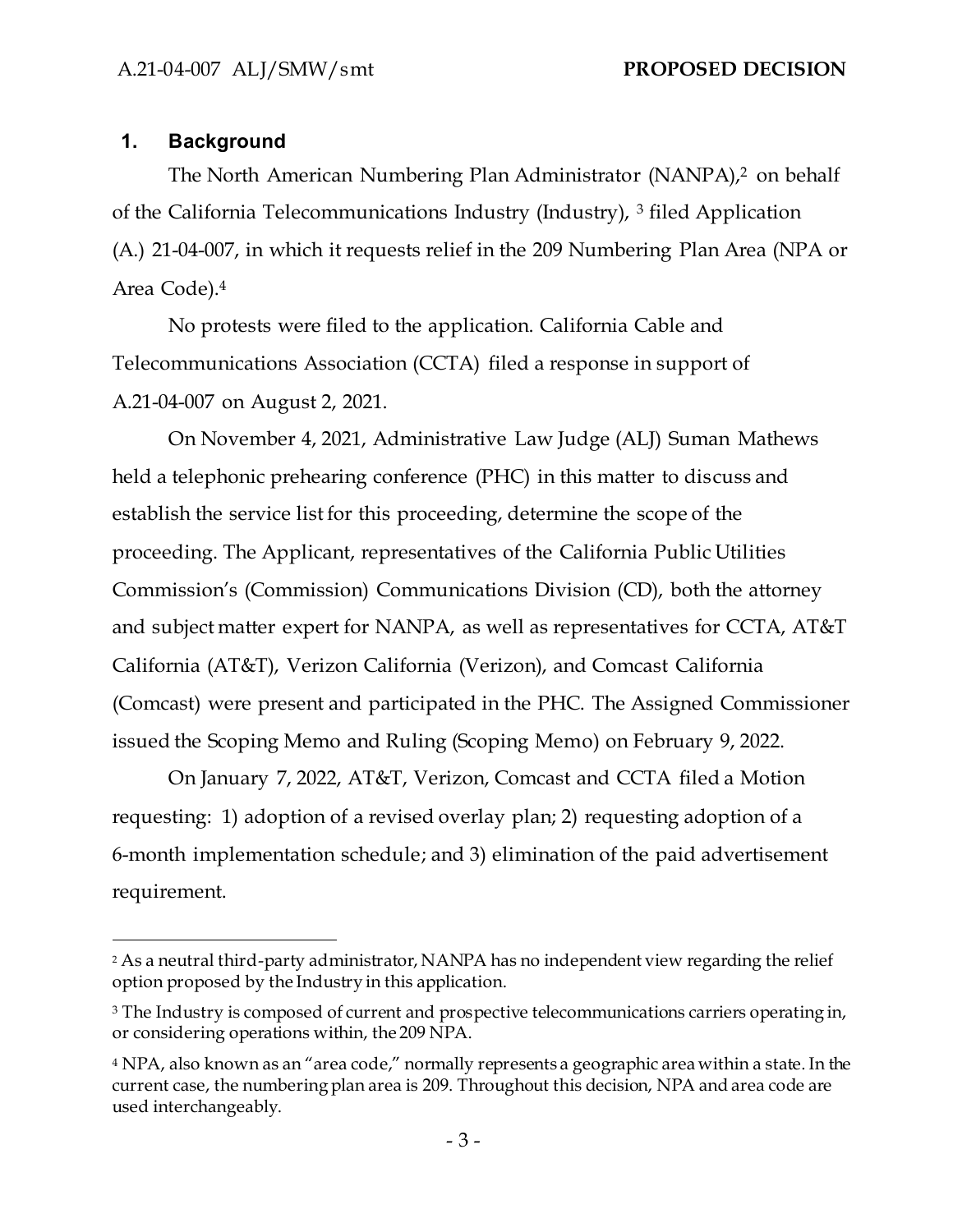On February 15, 2022, a notice of co-assignment was issued by the Chief ALJ, that ALJ Seaneen Wilson had been co-assigned to the current proceeding.

Effective January 1, 2019, the Federal Communications Commission (FCC) appointed Somos, Inc. (Somos) to replace Neustar, Inc. as the NANPA.<sup>5</sup>

All rulings issued by the assigned Commissioner and ALJ are affirmed herein.

## <span id="page-5-0"></span>**2. Jurisdiction**

The FCC holds full responsibility over all numbering issues but has delegated to the states area code relief responsibilities.<sup>6</sup> On behalf of the State of California, the Commission is responsible for proactively monitoring area code relief planning and overseeing the integrity and competitive neutrality of the Industry relief planning process.<sup>7</sup>

Kimberly Miller, Esq. Senior Corporate Counsel/ Counsel for North American Numbering Plan Administrator 2411 Dulles Corner Park, Suite 250 Herndon, Virginia 20171 (844) 445-4623

#### 6

<sup>7</sup> Public Utilities (Pub. Util.) Code § 7936 states "The commission shall direct the NANPA to obtain utilization data for any area code for which a relief plan is proposed, prior to adopting a plan for, or setting a date for, relief."

Pub. Util. Code § 7943 (a) "It is the intent of the Legislature that when the commission has no reasonable alternative other than to create a new area code, that the commission do so in a way that creates the least inconvenience for customers." (Pub. Util. Code § 7943(c).) "Before approving any new area code, the commission shall first perform a telephone utilization study and implement all reasonable telephone number conservation measures."

<sup>5</sup> <https://docs.fcc.gov/public/attachments/DOC-354567A1.pdf> Somos mailing address and counsel is:

[http://transition.fcc.gov/Bureaus/Common\\_Carrier/Reports/FCC-State\\_Link/IAD/utilization](about:blank) [dec2000.pdf](about:blank)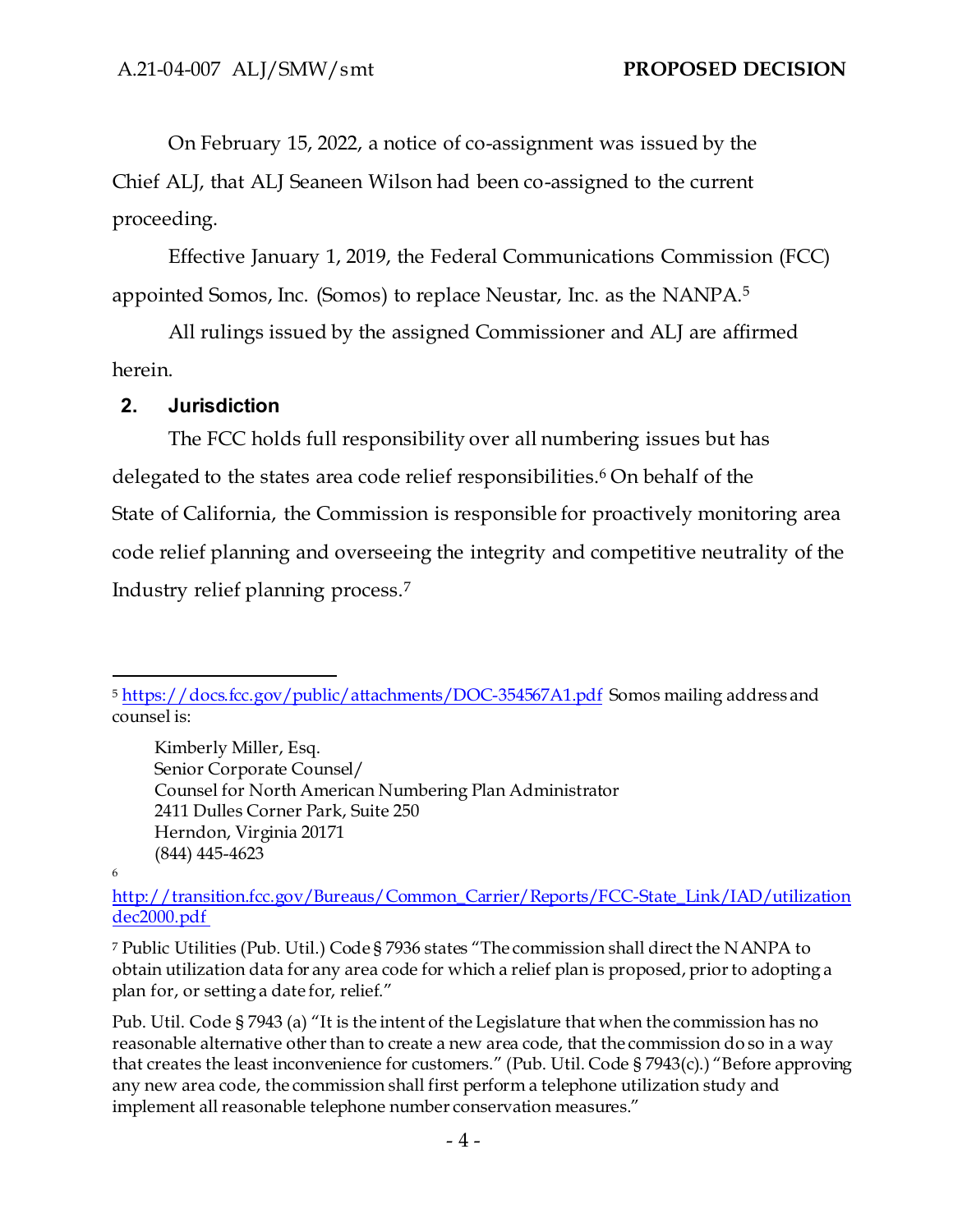## <span id="page-6-1"></span><span id="page-6-0"></span>**3. Process for Determining Need for a New Area Code**

NANPA's primary responsibilities are to ensure numbering resources are available to the telecommunications industry in the United States of America (United States) and Canada.<sup>8</sup> NANPA assigns those resources in the form of area codes and prefixes; tracks their use to ensure effective and efficient utilization; and, on a semi-annual basis, forecasts which area codes will soon run out of prefixes.<sup>9</sup> When it determines that an area code is near exhaustion, NANPA, as a neutral third party, initiates and coordinates the planning process for resolving the utilization of available prefixes, which is known as "Area Code Relief Planning" (relief planning). Such relief planning, which includes the introduction of a new area code within the existing area code in which the exhaust is forecast to occur, normally begins three years prior to the forecasted exhaust.<sup>10</sup>

After informing the Commission of the forecasted exhaust in an area code, NANPA begins the relief planning process by calling a meeting with Industry in order to identify viable solutions to the forecasted exhaust. NANPA and Industry are required to follow regulations established by the FCC and the Commission, as

<sup>8</sup> When projecting that an area code will run out of prefixes, NANPA looks at a number of factors, including but not limited to: (1) the history of code assignments in the area code; (2) the current growth rate within the telecommunications industry in the NPA; (3) five years of annual code growth in that area code; and (4) each telecommunications service provider's semi-annual growth forecast in the area code in question to determine future demand for new prefixes. NANPA considers all this information to forecast when an area code will run out of, or "exhaust," all available prefixes. This information is also considered in NANPA's determination of the life expectancy for the relief alternatives being considered. https://www.nationalnanpa.com/index.html

<sup>&</sup>lt;sup>9</sup> A prefix, also known as a central office code (CO code) is the second set of three digits of a telephone number. Prefixes are assigned to rate centers within an area code. Each prefix consists of 10,000-line numbers.

<sup>10</sup> Pub. Util. Code § 7931(d).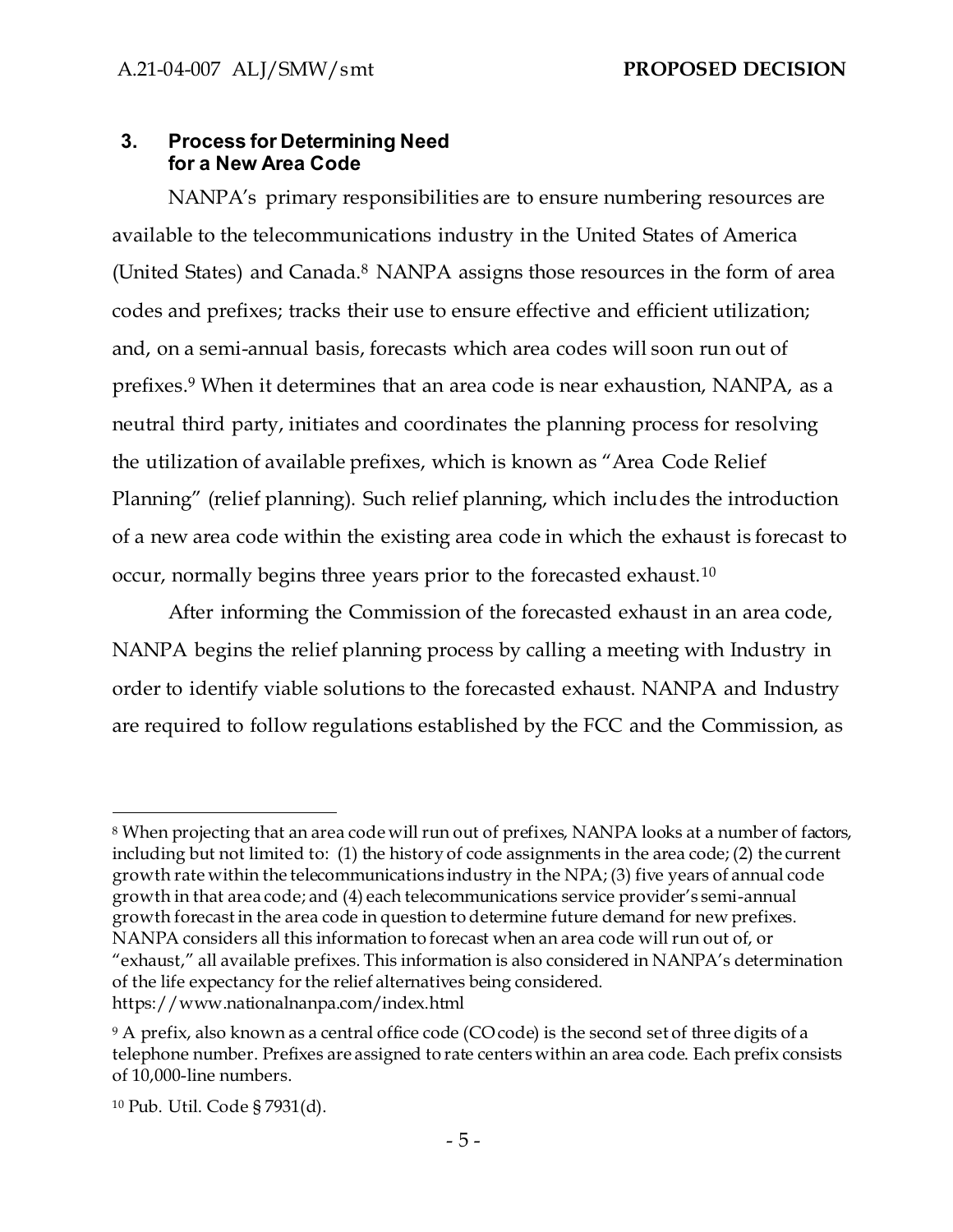well as industry guidelines.<sup>11</sup> After the Industry develops feasible alternatives, such as an all-services overlay (overlay) or a geographic split (split),<sup>12</sup> Industry then strives to reach consensus on the best plan to resolve the forecasted exhaust in the area code in question.

NANPA then submits its application to the Commission seeking relief for the exhausting area code recommending Industry's consensus solution. After the Commission has made its decision on a relief plan, telecommunications service providers are required to implement the relief plan within a specified period adopted in the decision.

Prior to 2017, Pub. Util. Code § 7931 (e) (2) required Commission staff to conduct at least one public meeting for the local jurisdictions and the public affected by the area code relief activities. Pub. Util. Code § 7931 (e) (2) was subsequently revised to no longer require public meetings for area code relief. 13 Public meetings may be conducted at the discretion of the Commission but are not

<sup>11</sup> In planning area code relief, Industry: (1) is required to follow rate center boundaries; (2) may not consider certain types of relief, such as service-specific area codes for cell phones, pagers, or other services, due to current federal regulation; and (3) may consider communities of interest, city and county boundaries, and natural dividing lines like mountains or rivers. Industry then measures these items against established Industry criteria such as minimizing customer confusion, ensuring that relief plans have adequate projected lives, and maintaining competitive neutrality among service providers. ATIS-0300061–NPA Code Relief Planning and Notification Guidelines at Sections 2.4, 6.1, 6.3.4, and 6.4, Alliance for Telecommunications Industry Solutions. (FCC 00-104 at 3.)

<sup>12</sup> An all-services overlay is a plan in which the original and new area codes apply to the same geographic area. A geographic split divides an area code into two area codes, each assigned to a specific geographic area with one area retaining the original area code and the other area is required to change to a new area code.

<sup>13</sup> In 2017[, SB 385 \(2017-2018\)](about:blank) revised Pub. Util. Code § 7931 (e) (2) to require commission staff to notify representatives of local jurisdictions and the public in affected areas, but instead of requiring them would authorize them, at the discretion of the commission, to conduct one or more meetings both for representatives of local jurisdictions and for members of the public in affected geographic areas for those same purposes. The purpose of the revision is to "repeal obsolete auditing, reporting, and other similar requirements on the commission."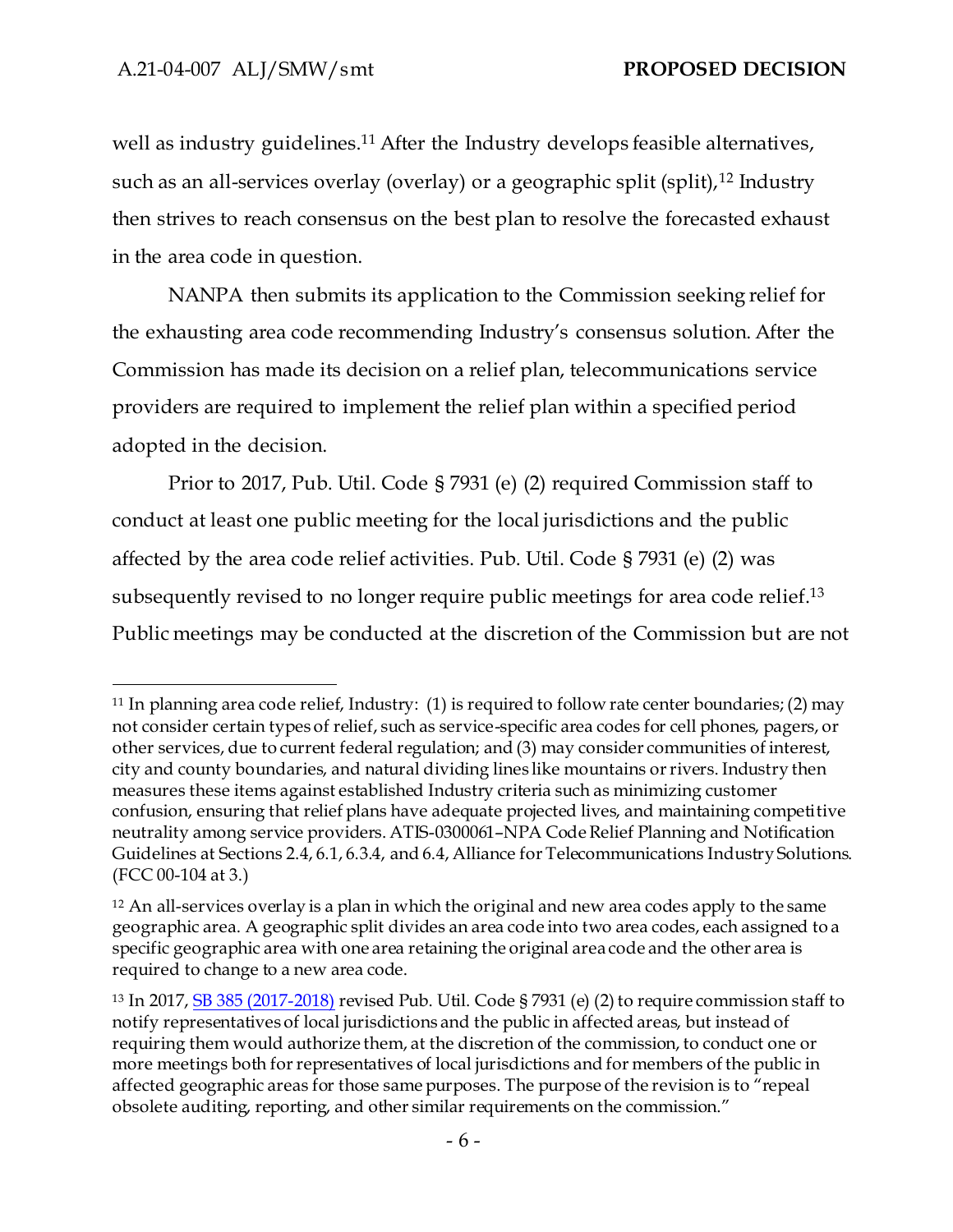required. For the 209-area code relief proceedings, the public meetings that have been held in the past are replaced with a webcast posted on the Commission website. The 209-area code webcast is available at

ftp://ftp.cpuc.ca.gov/California\_Teleconnect\_Fund/Numbering%20and%20Area %20Codes/209%20Webcast-20210420.mp4. The webcast replaces the public meetings because in-person gatherings were not permitted due to the pandemic.

In this application, Industry reached consensus to recommend to the Commission an all-services distributed overlay plan as its choice of relief for the 209-area code. Given the passage of time since the application was filed, the amount of time available to institute the overlay has been reduced. AT&T, Verizon, Comcast and CCTA have requested a revision to the timeline of the overlay plan, which is discussed below in Section 3 herein.

#### <span id="page-8-0"></span>**3.1 Basics of the Telephone Numbering System**

<span id="page-8-1"></span>In each area code in the United States, telephone numbers are made up of an area code, a three-digit prefix, and a four-digit line number (for *example*, 209-555-1234).<sup>14</sup> Specific geographic areas are assigned an area code, while each individual phone line is assigned a line number. Each area code is divided up into local serving areas called exchanges; within each exchange is a rate center. The 209-area code has 62 rate centers serving portions of Alameda, Alpine, Amador, Calaveras, El Dorado, Escalon, Fresno, Madera, Mariposa, Merced, Sacramento, San Joaquin, Stanislaus, and Tuolumne counties.

Originally, telephone numbers are assigned to service providers in 10,000 block groups. Thousand-block number pooling implemented a new

<sup>14</sup> A line number, which is the last four digits of a customer's phone number, is the number assigned to the phone line that an individual customer uses.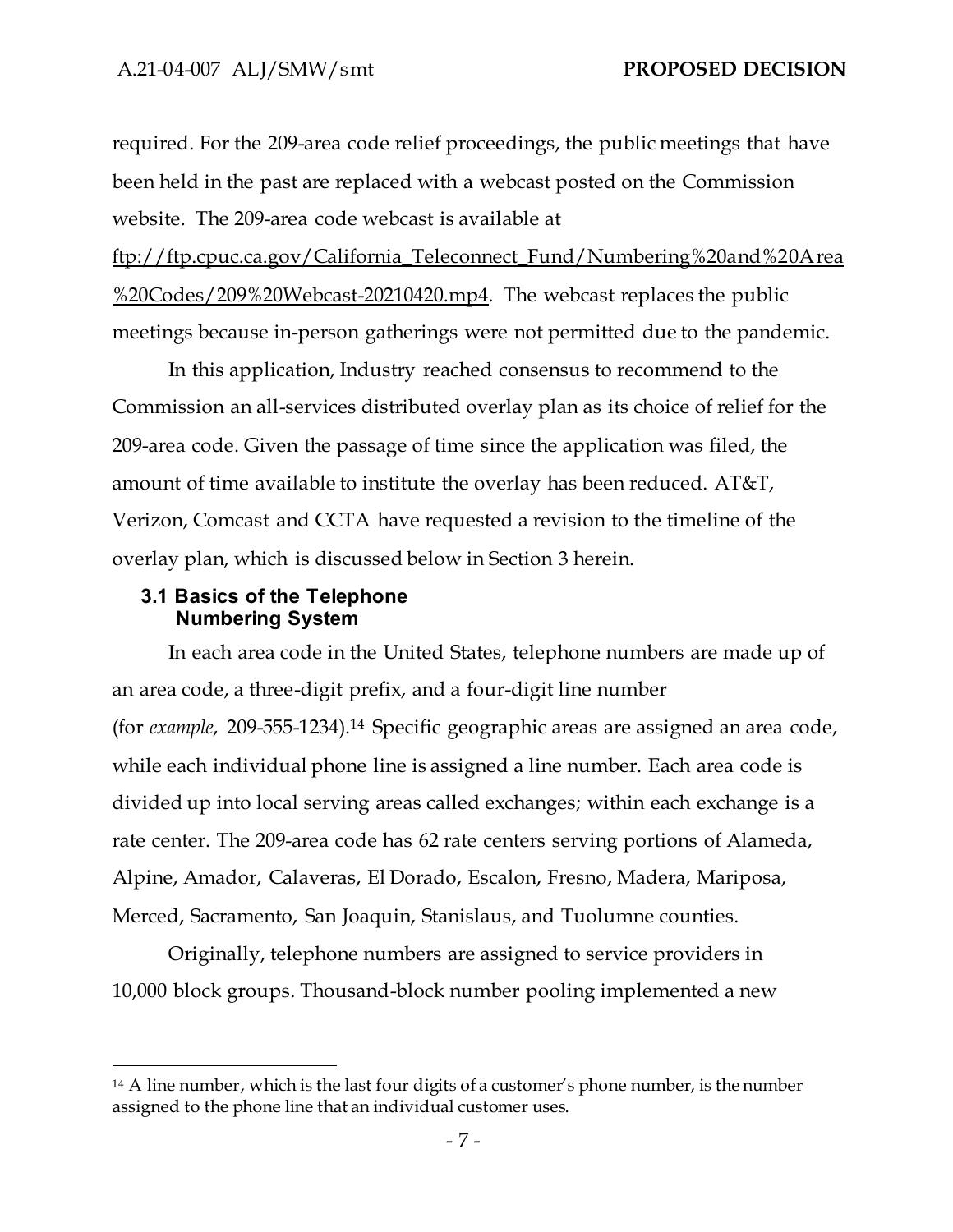resource allocation system to divide a prefix or central office code (NXX code, CO code), which is a group of 10,000 telephone numbers, into 10 sequential blocks or groups of 1,000 telephone numbers allowing the allocation of telephone numbers in blocks of 1,000. This system allows multiple service providers operating in the same rate center to share the 10,000 blocks in a prefix at the thousand-block level.

Every prefix, which is assigned to a specific rate center, includes 10,000-line numbers. The FCC has set aside certain prefixes such as 958, 959, and 555, as abbreviated dialing patterns dedicated to special uses. Consequently, only 740 usable prefixes (NXX codes) exist in a given area code.<sup>15</sup> Once these 740 available prefixes are used, a new area code is necessary. As of December 2020, there were only 43 useable prefixes remaining in the 209-area code (about nine percent). NANPA initially projected the 209 NPA to run out of prefixes in the fourth quarter of 2023 (October 2020 NPA Exhaust Analysis Report). <sup>16</sup> However, NANPA revised its forecast to fourth quarter of 2022 on December 16, 2020, due to an increase in CO code requests in the 209 NPA. <sup>17</sup> On December 16, 2020, NANPA also declared a Jeopardy situation for the 209 NPA. 18

#### <span id="page-9-0"></span>**3.2 The 209 Area Code**

The 209 NPA was introduced in 1958 when it was split from the 415 NPA, which is one of the original three NPAs in California. In 1997, the 209 needed area code relief and the Decision (D.) 97-06-051 approved a geographic split creating

<sup>15</sup> A.21-04-007, Exhibit A, California-209 NPA NXX Summary Data as of 12/28/20.

<sup>16</sup> In October 2020, NANPA published a Number Resource Utilization Forecast (NRUF) and NPA Exhaust Analysis which indicated that the 209 NPA would exhaust during the fourth quarter of 2023. That projected exhaust date subsequently has been revised to fourth quarter of 2022.

<sup>17</sup> A.21-04-007 at 3.

<sup>18</sup> NANPA declares jeopardy in an area code when the supply of numbers in the area code could exhaust before relief can be provided.

https://www.nationalnanpa.com/news/jeopardy\_declaration\_table.html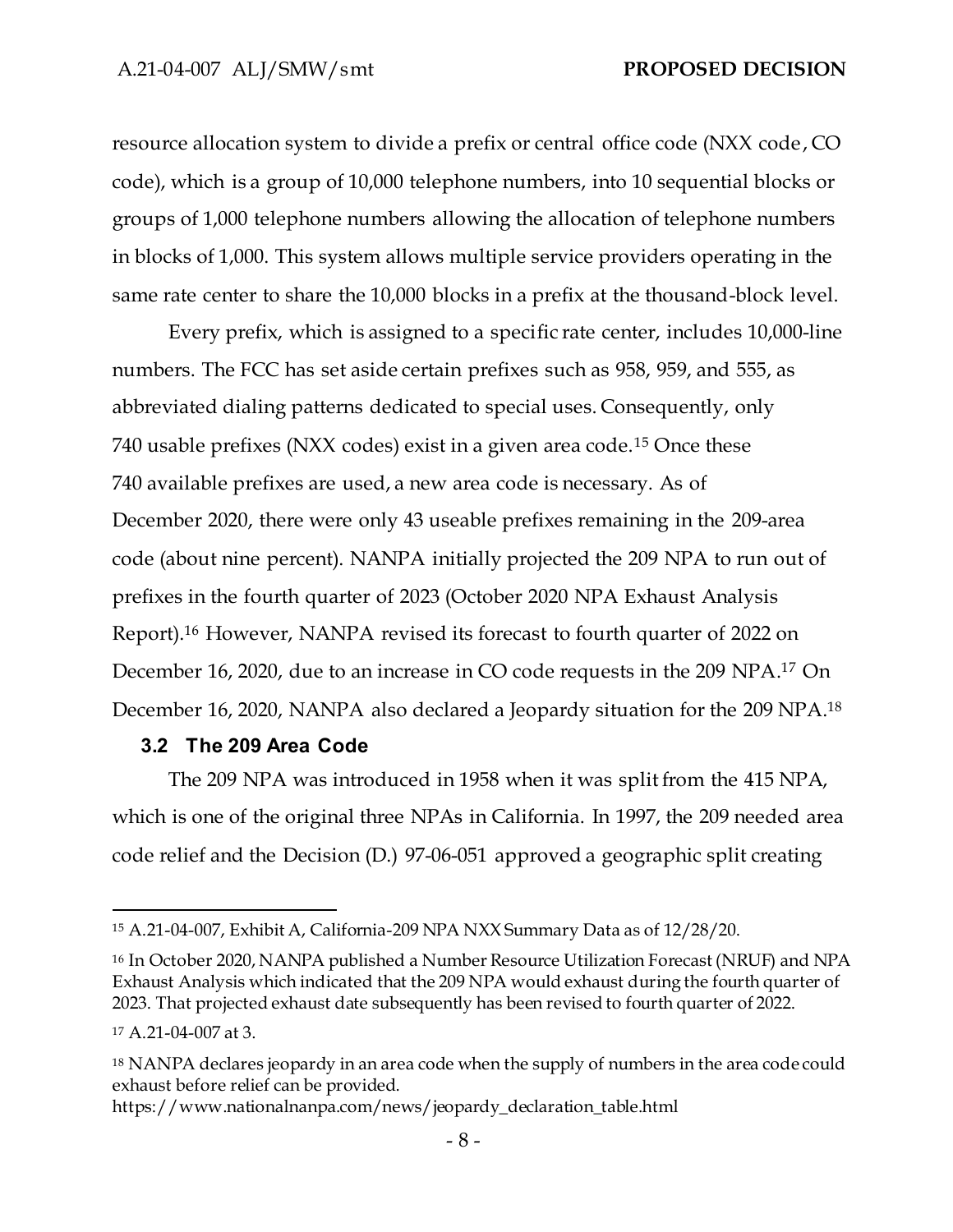the 559 NPA. In 1999, the lottery was instituted for the 209 NPA and relief planning started again. However, with the lottery in place and the introduction of thousand-block number pooling, the forecasted exhaust was pushed out considerably. In June 2011, jeopardy was rescinded.

The 209 NPA serves the cities of Angels Camp, Atwater, Ceres, Dos Palos, Galt, Gustine, Hughson, Ione, Lathrop, Livingston, Lodi, Los Banos, Manteca, Merced, Modesto, Newman, Oakdale, Patterson, Plymouth, Ripon, Riverbank, Sonora, Stockton, Tracy, Turlock, and Waterford. The 209 NPA also covers Yosemite National Park and Kirkwood Mountain Resort. The 209 NPA is bordered on the north by the 916/279 NPA, on the north and northeast by the 530 NPA, on the southeast by the 760/442 NPA overlay complex, to the south the 559 NPA and 831 NPA, to the west by the 925 NPA and the 408/669 NPA overlay complex. <sup>19</sup> The thousand-block number pooling helped to extend the life of the 209-area code. This measure has run its course and the available telephone numbers within the 209-area code have reduced to the point that will soon require relief.<sup>20</sup>

#### <span id="page-10-0"></span>**4. Current Request for a New Area Code**

Under Pub. Util. Code §§ 7936 and 7943(c), in order to approve a new area code, the Commission must get utilization data from NANPA for the area code for which relief is proposed, perform a telephone utilization study, and implement all reasonable telephone number conservation measures. When there is no reasonable alternative to creating a new area code, the Commission must do so in a way that is the most convenient for customers.

<sup>19</sup> A.21-04-007 at 2.

<sup>20</sup> In its October 2020 NPA Exhaust Analysis, NANPA projected an exhaust date in the fourth quarter of 2023, which was subsequently updated to fourth quarter of 2022.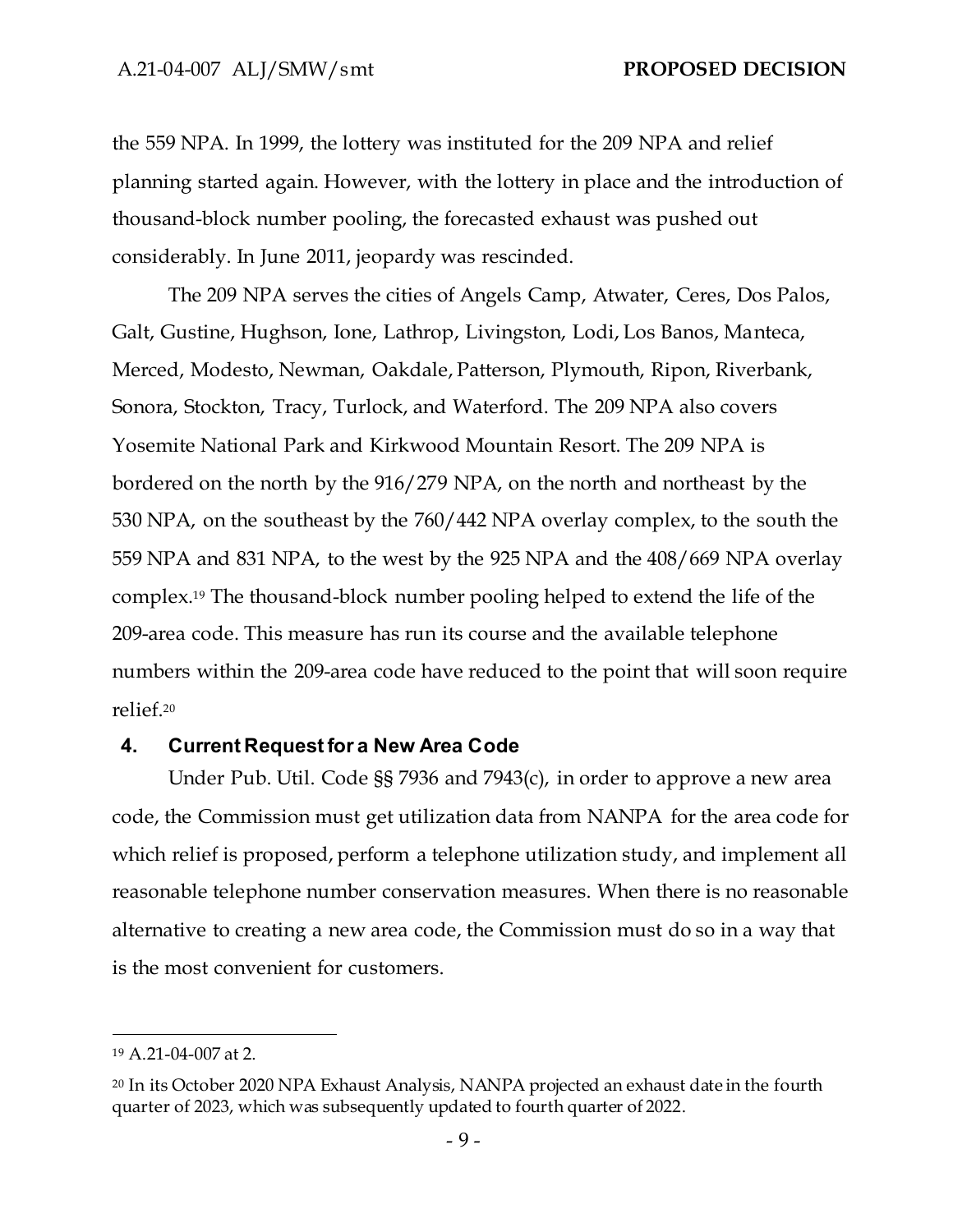In the current case, the only alternative is overlay, given the FCC's Order approving the designation of 988 as the 3-digit abbreviated dialing code for the national suicide prevention and mental health crisis hotline.<sup>21</sup> The NPA Relief Planning Guidelines were amended to accommodate the impact the national implementation of the 988 abbreviated dialing code and the associated 1+10-digit dialing transitions will have on area code relief. The amended NPA Relief Planning Guidelines state that "where NPA relief is required for a single NPA area and … the NPA is scheduled to transition to 1+10-digit dialing…the Initial Planning Document, relief planning meeting, and Industry consensus to recommend an overlay is not required."<sup>22</sup>.

NANPA projects that the 209-area code will exhaust in the fourth quarter of 2022. NANPA supports its projection by providing a utilization data study that supports the estimated exhaustion date for the 209-area code. The study and the data therein satisfy the statutory requirements of Pub. Util. Code §§ 7936 and 7943(c) and persuade us that there are no reasonable alternatives to creating a new area code to address the 209-area code exhaustion.

After informing the Commission of the forecasted exhaust of the 209-area code, NANPA convened California 209 Initial Relief Planning Meeting on March 4, 2021. Industry reached consensus at this meeting to recommend to the Commission an all-services distributed overlay as the relief for the 209-area code.

In order to allow sufficient time for completion of the selected relief plan prior to exhaust of CO codes in the 209-area code, NANPA and Industry proposed a Public Education Program (PEP) for customers in the current 209-area code and

<sup>21</sup> Implementation of the National Suicide Hotline Improvement Act of 2018, Report and Order, FCC 20- 100 (rel. July 17, 2020)

<sup>22</sup> NPA Relief Planning Guidelines at §5.6.3 (previously §5.6.2).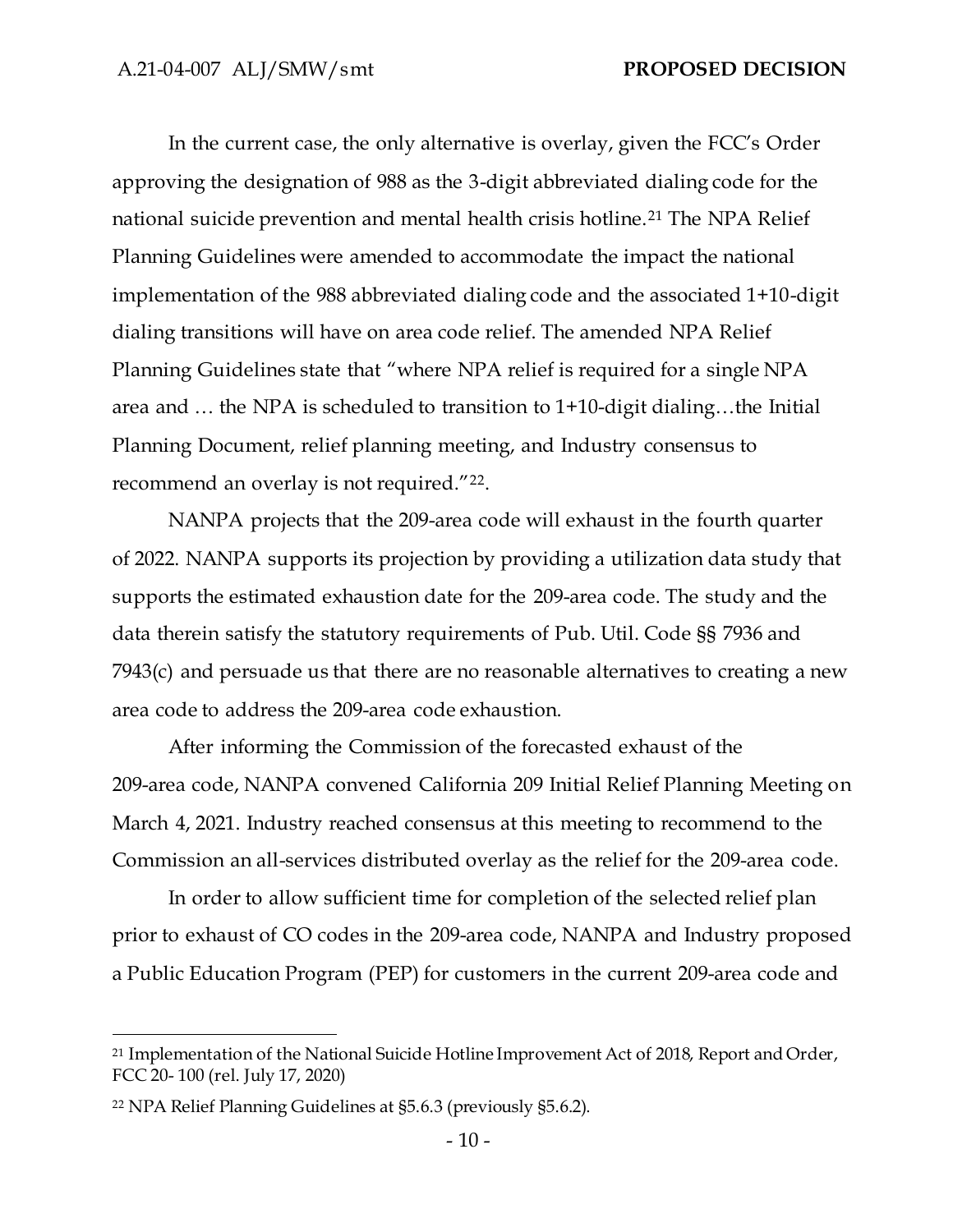requests that the Commission approve the nine-month implementation schedule and PEP program outlined in its application. In their motion, AT&T, Verizon, Comcast and CCTA requested, in part, adoption of a six-month implementation schedule instead of the nine-month plan requested in the application.

#### <span id="page-12-0"></span>**5. Discussion**

The 209-area code is projected to exhaust in the fourth quarter of 2022, requiring the Commission and NANPA to act before the exhaust occurs. NANPA utilized data in the number resources utilization and forecast (NRUF) report in forecasting the 209-area code exhaustion in accordance with Pub. Util. Code § 7936.<sup>23</sup> There is no indication that conservation measures will adequately address this exhaustion as outlined in Pub. Util. Code § 7943(c). In this application, NANPA provided one relief option, concluding that the 209-area code relief option for the all-services overlay alternative is Industry's only option, given the recent institution of the 988 abbreviated dialing code of the national suicide prevention and mental health crisis hotline.

An overlay is less confusing and less costly for existing customers because all customers retain the same area code and telephone number. An overlay would not require existing residential or business customers to incur the time and expense to inform family, friends, customers, and business associates of a new area code, or incur the cost of reprinting stationery and other materials. The overlay option is the least inconvenient and most equitable for customers, and has the least impact on local services, including emergency and government services.

Therefore, we adopt an overlay to resolve the forecasted exhaust in the

<sup>23</sup> NANPA is required to collect, store, and maintain number resource utilization and forecast data. In accordance with FCC rules, assignees holding geographic and/or certain non-geographic (NPA 5XX and 900) telephone numbers must report on their holdings February 1 and August 1 of each year.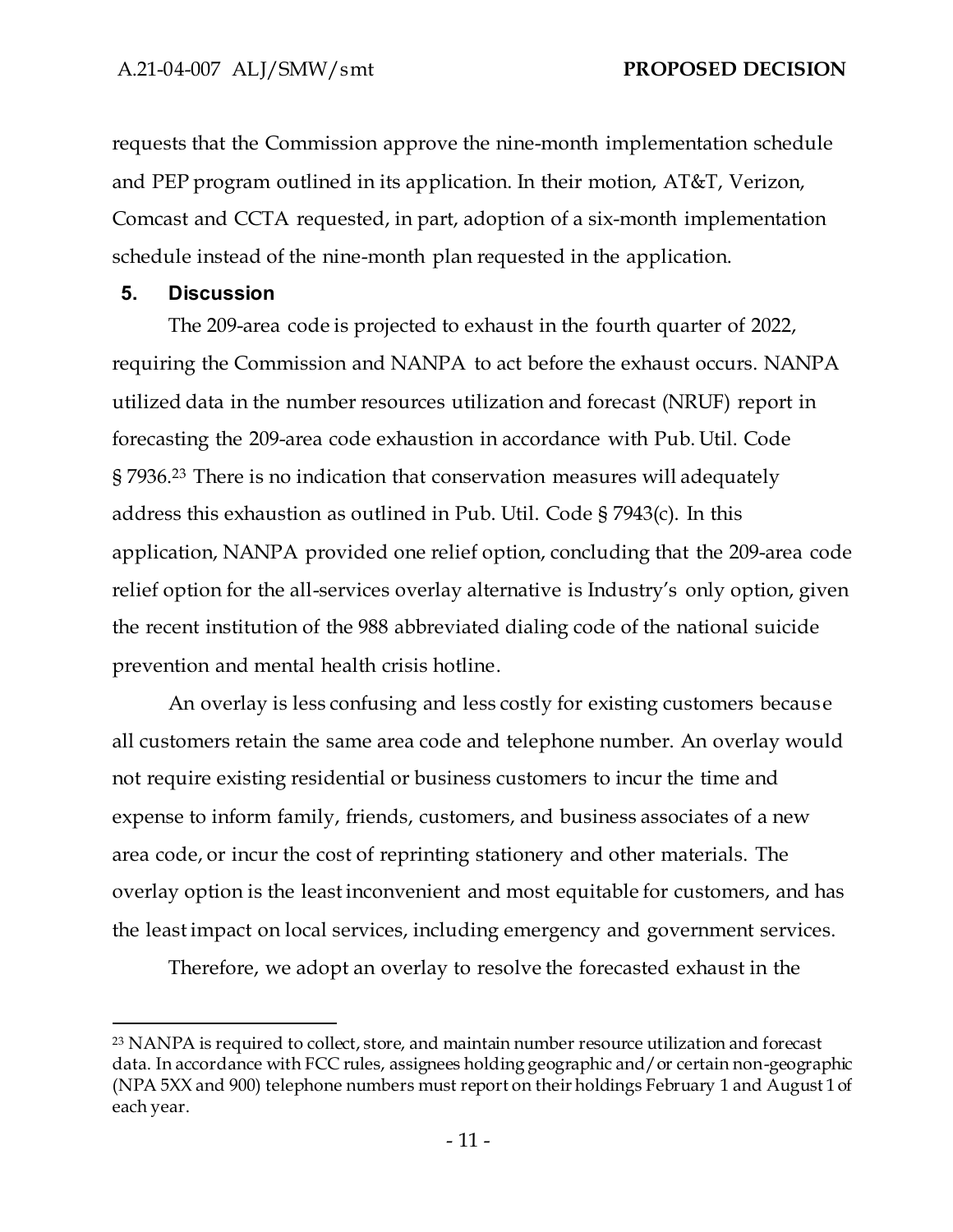209-area code. Implementation of the overlay shall be completed by the forecasted exhaust date of the 209-area code in the further quarter of 2022. Given the short period of time before the exhaustion of CO codes, we adopt the unprotested request of a six-month schedule proposed by AT&T, Comcast CCTA, and Verizon.

## <span id="page-13-1"></span><span id="page-13-0"></span>**6. Public Education Program**

## **6.1 Overview**

In D.96-12-086, in Rulemaking (R.) 95-04-043 and Investigation

(I.) 95-04-044, the Commission decided that an appropriate customer education program was necessary when instituting overlays to explain the concept of an overlay, the fact that the new dialing procedure will not affect the distinction between local and toll calls or the rates charged for the calls, and the mandatory 1+10-digit dialing instructions on payphones and in directories.

In D.98-05-021, also in the R.95-04-043 and I.95-04-044 proceedings, the Commission:

- Required service providers to institute an instructional announcement directing callers to dial 1+10-digits indefinitely after implementing the overlay;
- Required the public education program to communicate changes associated with the overlay to children, the elderly, the disabled community, and the various ethnic groups in the region;
- Prioritized the education of those entities that will need to reprogram equipment due to the new dialing procedure, such as alarm companies;
- Required the public education program to inform customers how to dial directory assistance to locate numbers applicable to different area codes within the overlay region;
- Required the use of press releases, televisionand radio announcements, billing inserts and the updating of telephone directories; and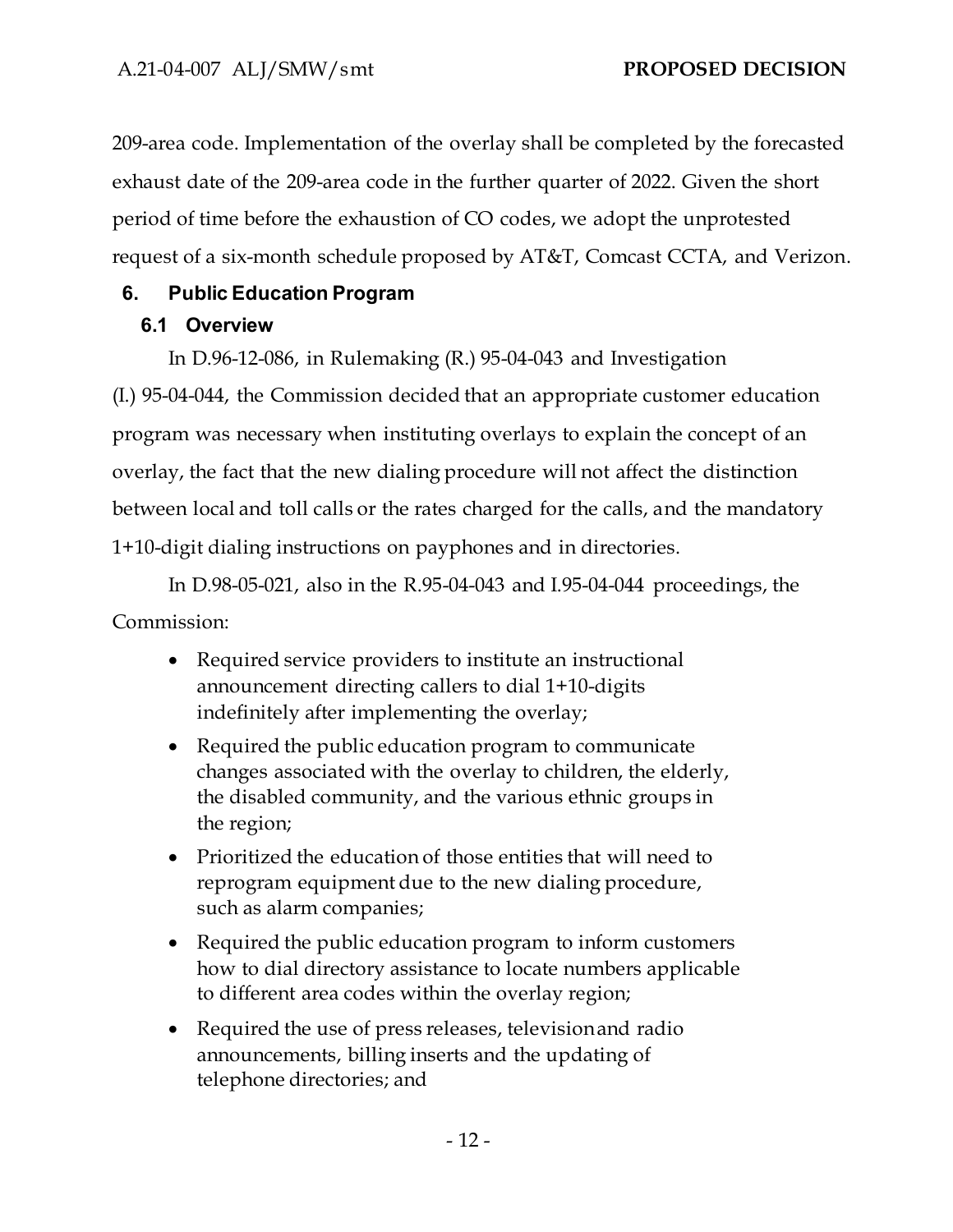• Extended the coverage of the public education program to include not only the region in which the overlay will be implemented, which should be the first priority, but also the adjacent area codes and, to a lesser extent, the whole state.

In D.98-12-081 and in the R.95-04-043 and I.95-04-044 proceedings, the

Commission set four major objectives for the public education program:

- Public awareness of the change in dialing patterns and area code identification resulting from implementation of the overlay;
- Public understanding of how they will be affected by the change and the rationale behind the change;
- Public assurance that the cost and quality of service will not be adversely affected; and
- Promotion of positive acceptance by customers of the change.

To achieve those goals, the Commission required:

- The operation of a call center for consumers to obtain information regarding the overlay;
- Targeted paid advertising in the relevant zoned editions of major newspapers as well as newspapers targeted to ethnic communities;
- Bill insert notices to the adjacent area codes;
- Limited use of billboard and radio advertising; and
- Mailing of letters, brochures, and collateral materials to local government officials in the overlay and adjacent area codes.

In D.05-08-040, and in the R.95-04-043 and I.95-04-044 proceedings,

the Commission required:

- The activities and standards previously required for the 310 and 408 area code overlay public education programs to achieve at least seventy percent public awareness level;
- Outreach to specifically target key governmental agencies, community leaders, chambers of commerce, major airports,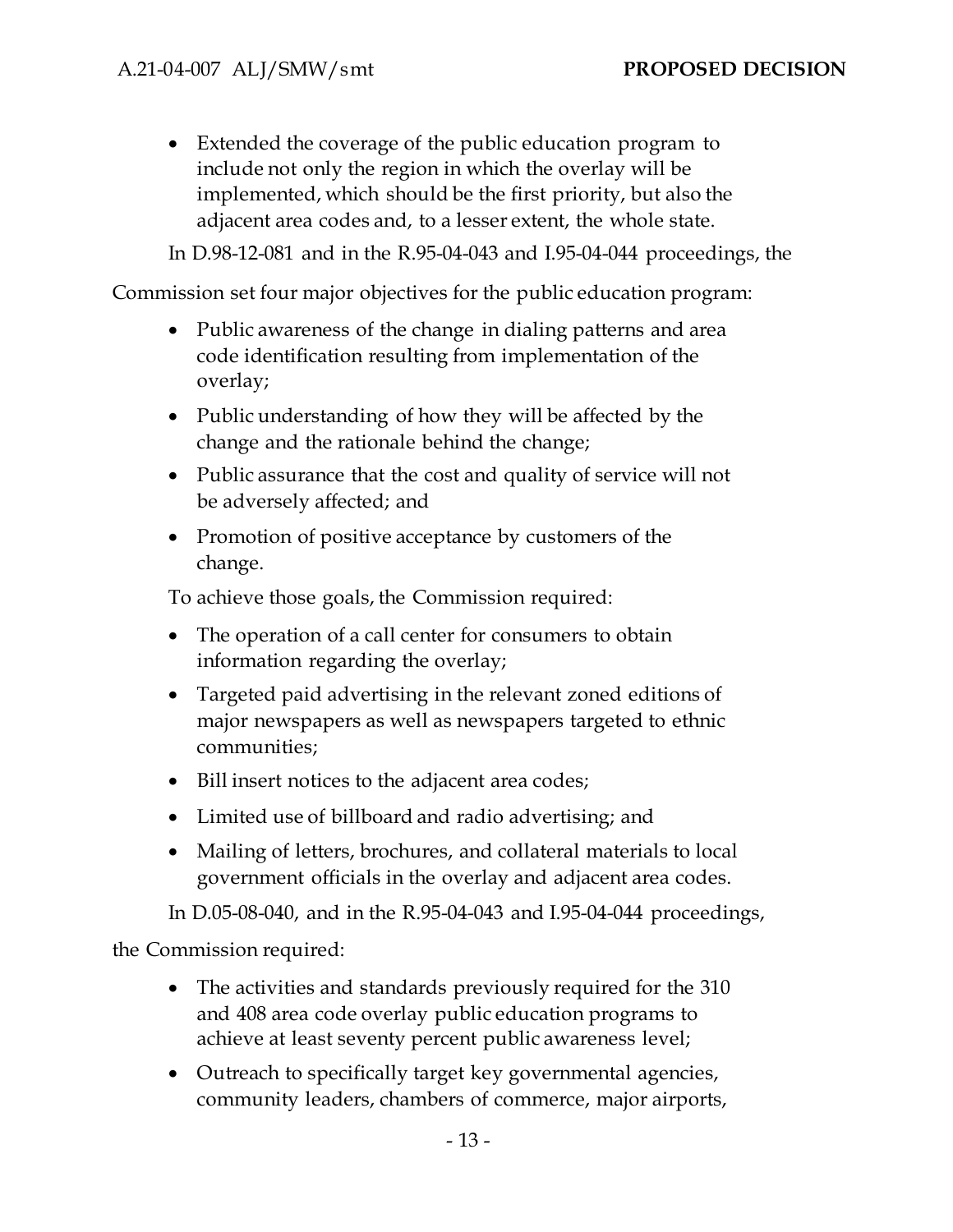hospitals, alarm providers, pay telephone providers and the state coordinator for E-911; and

• Special outreach to senior citizens, children, the disabled, and ethnic minorities including targeted newspaper, billboard, radio, and television advertising.

In D.16-07-014 and subsequent area code relief decisions, the Commission did not require the Industry to conduct a public awareness survey. The Commission reasoned that as the content of the adopted program would contain the same activities used in prior public education programs that have met the seventy percent minimum customer awareness requirement established in D.05-08-040, there would be little possibility that the seventy percent threshold would not be met with the same amount of effort put forth by the Industry. However, the Commission continued to require the Industry to achieve the previously established 70 percent minimum customer awareness requirement.<sup>24</sup> Telecommunications service providers must develop a detailed public education plan that is consistent with those adopted in D.17-05-019. The CD Director is authorized to oversee the finalization and implementation of the public education program and authorized to take all actions necessary, including requiring sufficient Industry contributions to the program's fund, to achieve a seventy percent awareness level of the overlay in all major customer and telephone user groups. Such actions may include additional educational efforts, obtaining outside professional services, reviewing, and approving all educational materials, overseeing the customer awareness assessment process, and requiring any needed additional funding from the carriers.

<sup>24</sup> D.16-07-014 approving boundary elimination overlay of 213/323 area codes; D.17-02-010 approving an overlay for the 916-area code; D.17-05-019 approving an overlay for the 805 area code; and D.17-04-027 approving boundary elimination overlay of 619/858 area codes.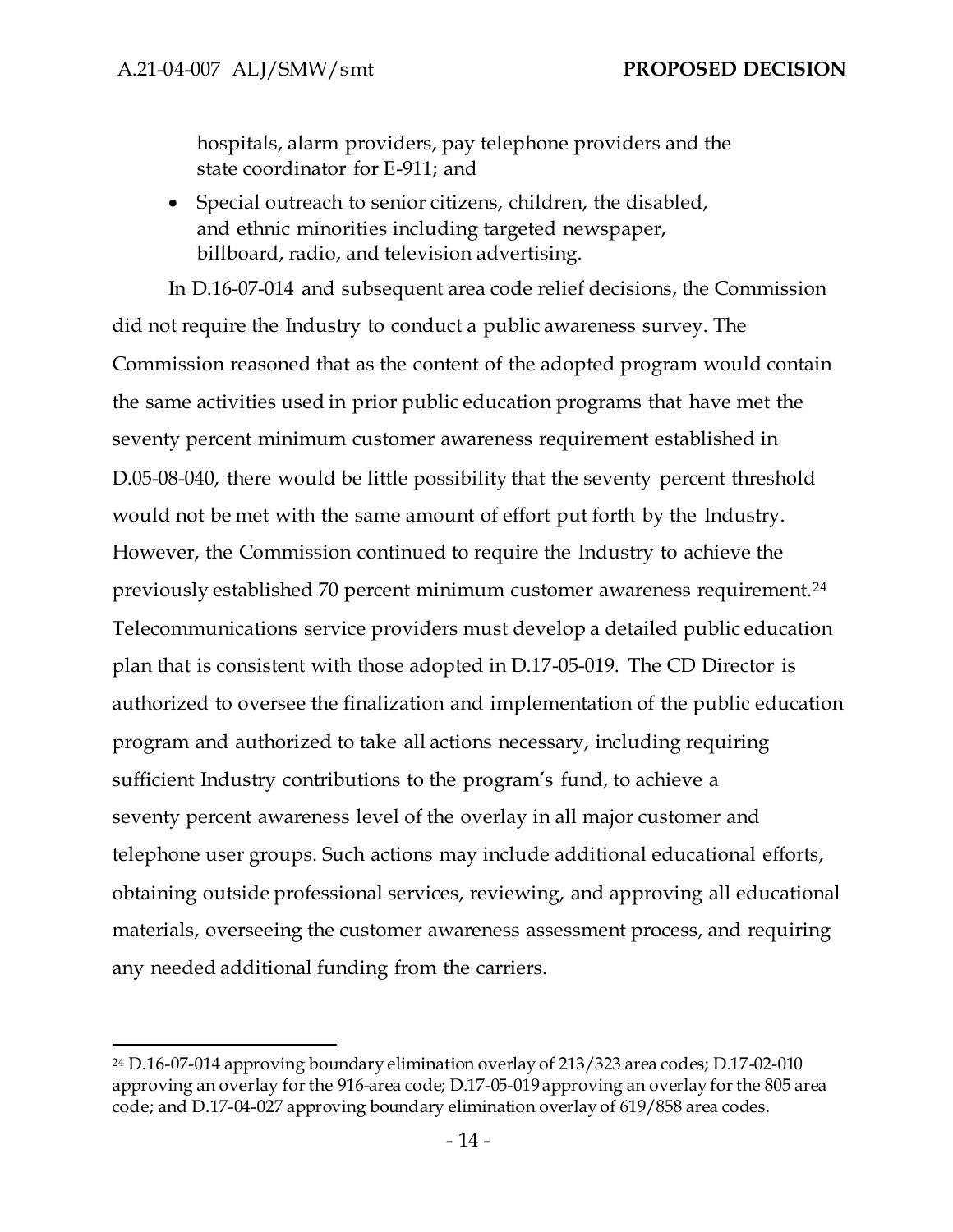As the Commission explained in D.17-05-019, the bureaucracy that a public education program creates is outweighed by the broader responsibility of oversight and accountability provided to the people of California.<sup>25</sup>

Therefore, as in previous decisions, the Commission will require a task force <sup>26</sup> to implement the public education program and manage the program's fund. The task force shall consist of representatives from the service providers holding numbering resources in the 209-area code as of the effective date of this decision, as well as Commission staff to oversee the implementation. All service provider representatives on the task force should contribute to the implementation effort and those unwilling to participate shall be reported to the Commission. The Commission requires the task force to develop a reasonable means of delineating the division of responsibility for the public education activities to ensure adequate tracking and compliance.

The task force will be responsible for developing the materials and content of the public education program, maximizing the use of prior education efforts, and conforming to the requirements of this order. The PEP should contain the same activities used in prior programs that have achieved the 70 percent customer awareness requirement, which result in customer awareness, prior to exhaustion anticipated to occur during the fourth quarter of 2022. There is no requirement for either the Industry or the Task Force to formally report the 70 percent customer awareness to the Commission.

Educational, outreach, and advertising materials should explain the type of area code change being implemented and the new dialing procedure and explain that the cost and quality of telephone service will not be adversely affected by the

<sup>25</sup> D.17-05-019 at 26-27. *(See* also Section 2c.)

<sup>26</sup> The Task Force is a separate group from the Industry.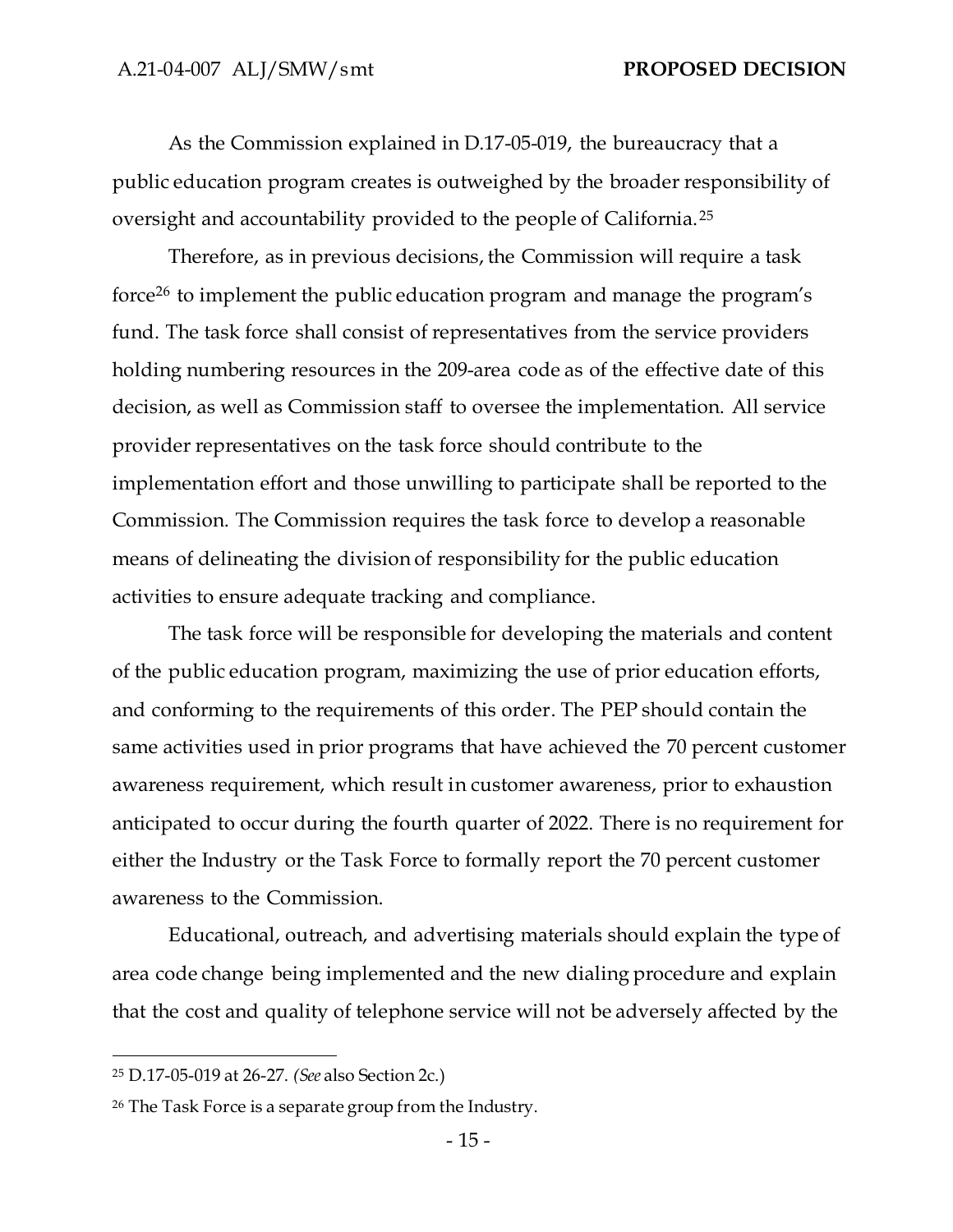change. The materials should also address the permissive dialing period, the mandatory dialing period, the tasks consumers should do in preparation for the overlay, and the reasons for the area code change. The task force shall submit all public education outreach materials to the CD Director for review and approval.

Telecommunications service providers must develop a detailed PEP that is consistent with those adopted in D.17-05-019. (*See* Attachment A to this decision.) The CD Director is authorized to oversee the finalization and implementation of the PEP and authorized to take all actions necessary, to achieve a seventy percent awareness level of the overlay in all major customer and telephone user groups. Such actions may include additional educational efforts, obtaining outside professional services, reviewing, and approving all educational materials, overseeing the customer awareness assessment process.

## <span id="page-17-0"></span>**6.2 Discussion**

As part of this application, NANPA attaches an Exhibit B, which are the final minutes of the California-209 NPA Draft Petition Review Meeting via Conference Call Final Minutes (Minutes), held March 4, 2021. <sup>27</sup> These Minutes became final on March 26, 2021. Within Exhibit B, Industry consensus is documented, stating that the Industry approval by the Commission of the requested implementation of the 209 overlay and approval of a modified PEP does not require paid advertising.

As requested by NANPA in A.21-04-007 and reiterated by AT&T, Comcast, CCTA, and Verizon in their Motion, paid advertising is not necessary for the following reasons:

1. Mandatory 1+10-digit dialing education is already underway in the 209-area code due to the federal 988 implementation requirement and will be completed by the

<sup>27</sup> A.21-04-007 at Exhibit B.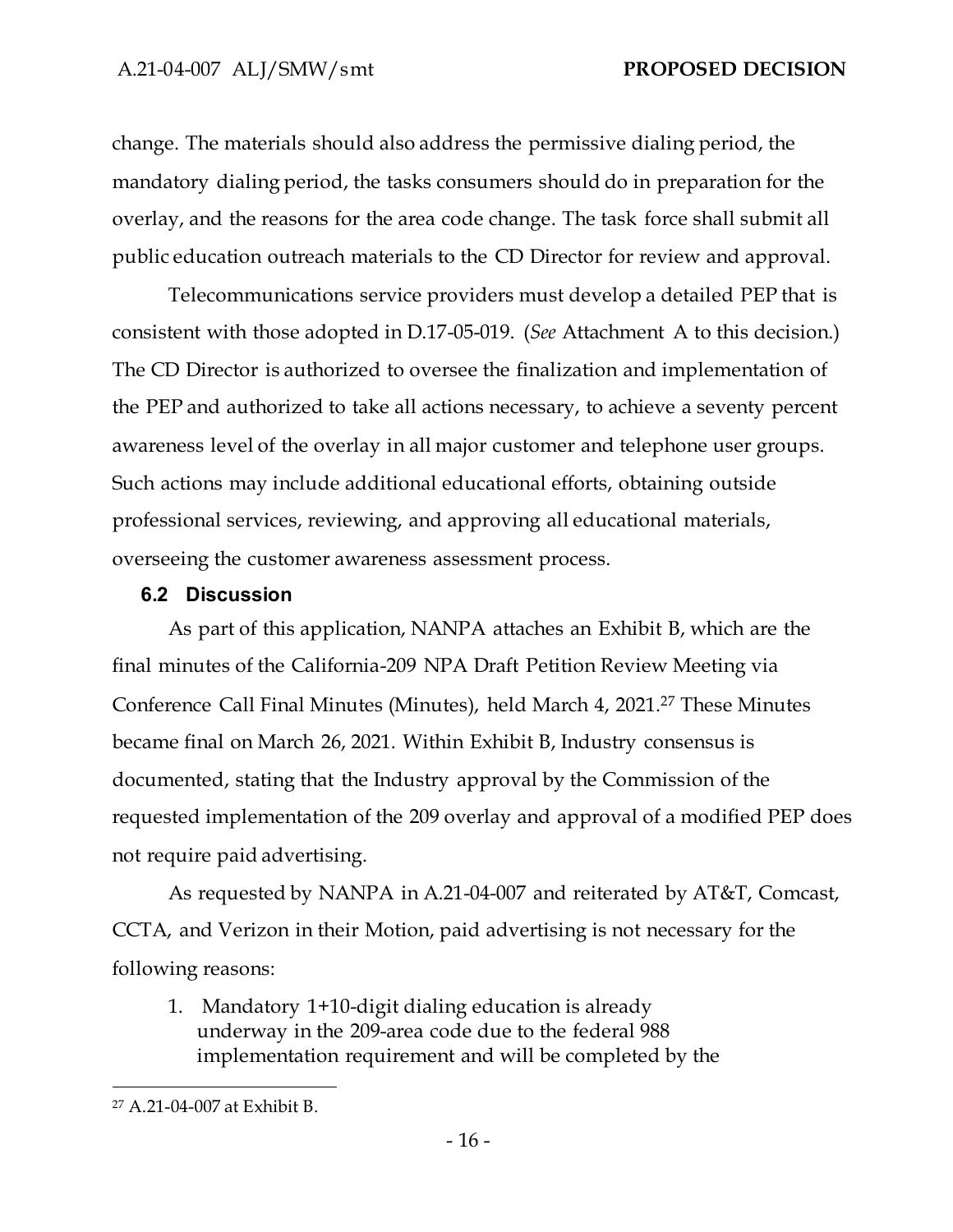time the overlay area code is implemented. Therefore, no paid advertising will be necessary.

- 2. The Industry's proposed schedule and dates allow the Industry to implement relief efficiently, avoid holiday network freeze timeframes, and reduce the risk of running out of numbers before relief is implemented.
- 3. Educating 209 customers about the new overlay area code is just an informational exercise. Californians are already very familiar with multiple area codes, with 35 area codes already in service in California, including 12 overlays.
- 4. The California Telecommunications Industry is experienced in educating customers about the introduction of new overlay area codes when mandatory 10-digit or 1+10-digit dialing is already in place. The Industry has successfully implemented a number of additional overlays to existing overlays in Georgia, New York, and Texas. No paid advertising was used.
- 5. Paid advertising requirements in PEPs create the need for a funding mechanism, and past PEPs demonstrate that the funding mechanism is a burdensome, inefficient and unnecessarily complex process shouldered unfairly by a few Industry volunteers.
- 6. For the 209 overlay with its simple informational messaging, paid advertising and a funded PEP doesn't make fiscal sense.
- 7. It would be virtually impossible to implement a funded PEP within the recommended six-month implementation schedule.

The Commission agrees there is not sufficient time for a paid advertising

effort and such effort is not necessary for reasons explained above. However, the Commission recognizes the importance of customer notification. The following notifications regarding the 209 overlay shall be issued as follows: 1) one customer notice will run for two billing cycles; 2) one special outreach notice will be issued;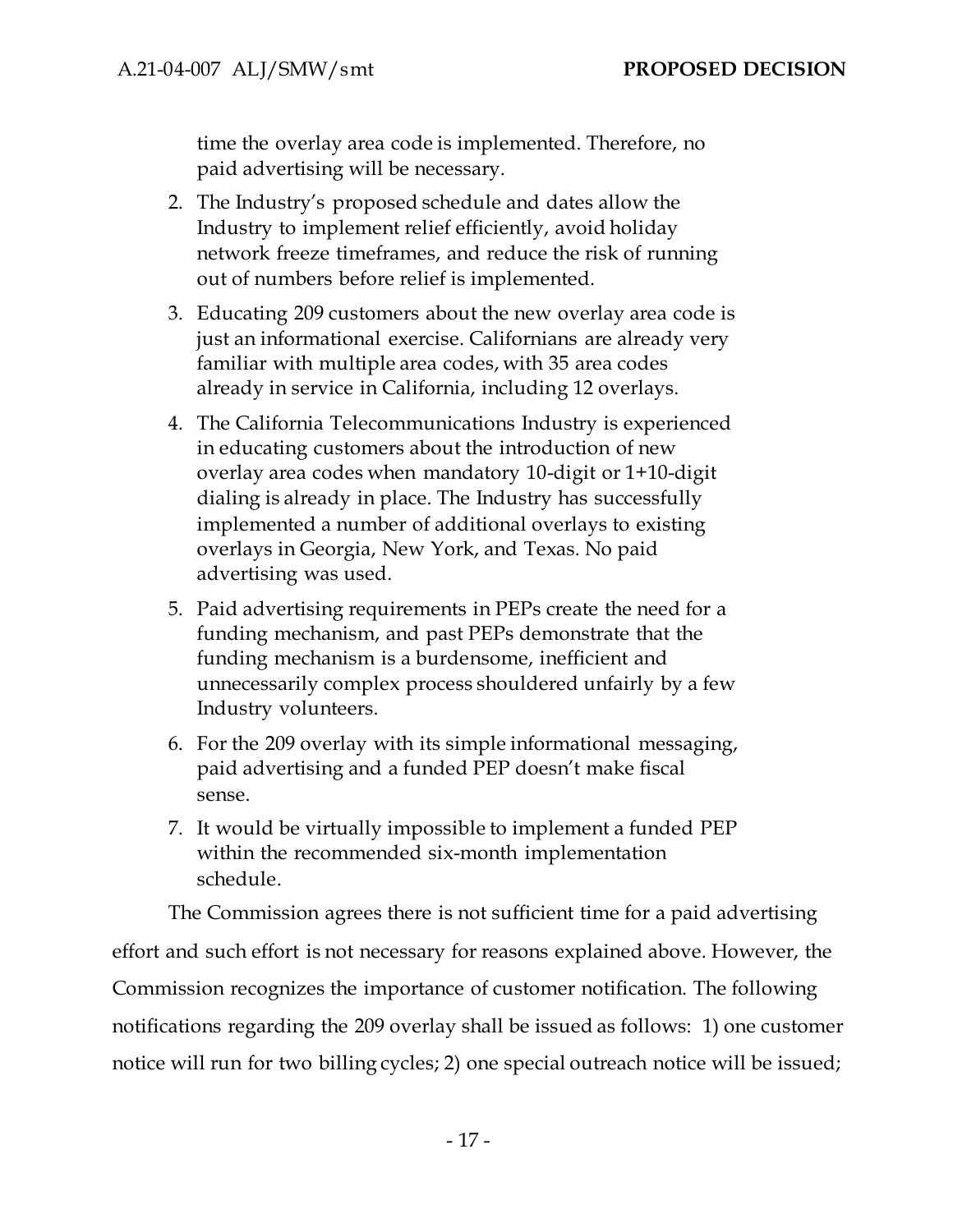and 3) two news releases will be issued - at the one-month mark and the five-anda-half-month mark of the six-month implementation period.

Additionally, the Commission requires the Industry to issue one additional news release at the four-month mark of the implementation period. All the news releases will reach various media sources such as television stations, which in turn may announce the 209-area code overlay on their respective media platforms.

To further ensure customer awareness of the overlay, the Commission requires the Industry to provide to the Commission staff confirmation indicating that the above referenced announcements of the overlay are made on the local major broadcast television stations within the 209-area code. The confirmation shall be either an email or other written communication from the local major broadcast television stations stating that announcement of the overlay has been made. This notification shall be provided to the Director of the Commission's Communications Division

The PEP requirements adopted for the 209-overlay implementation do not set a precedent for future area code relief implementations. The Commission may adopt different PEP requirements for future overlays.

#### <span id="page-19-0"></span>**6.3 Conclusion**

The original PEP plan is attached as Exhibit B to the Application, and the amended PEP is attached to the Motion. The Commission finds that the PEP attached to the Motion, as modified by the Commission (see Attachment A to this decision) is adopted. The overlay shall be implemented over a six-month period.

The notifications discussed above comply with the requirements of a NPA overlay, given the reasons detailed above, in particular because mandatory 1+10-digit dialing education is already underway in the 209-area code due to the federal 988 implementation requirement.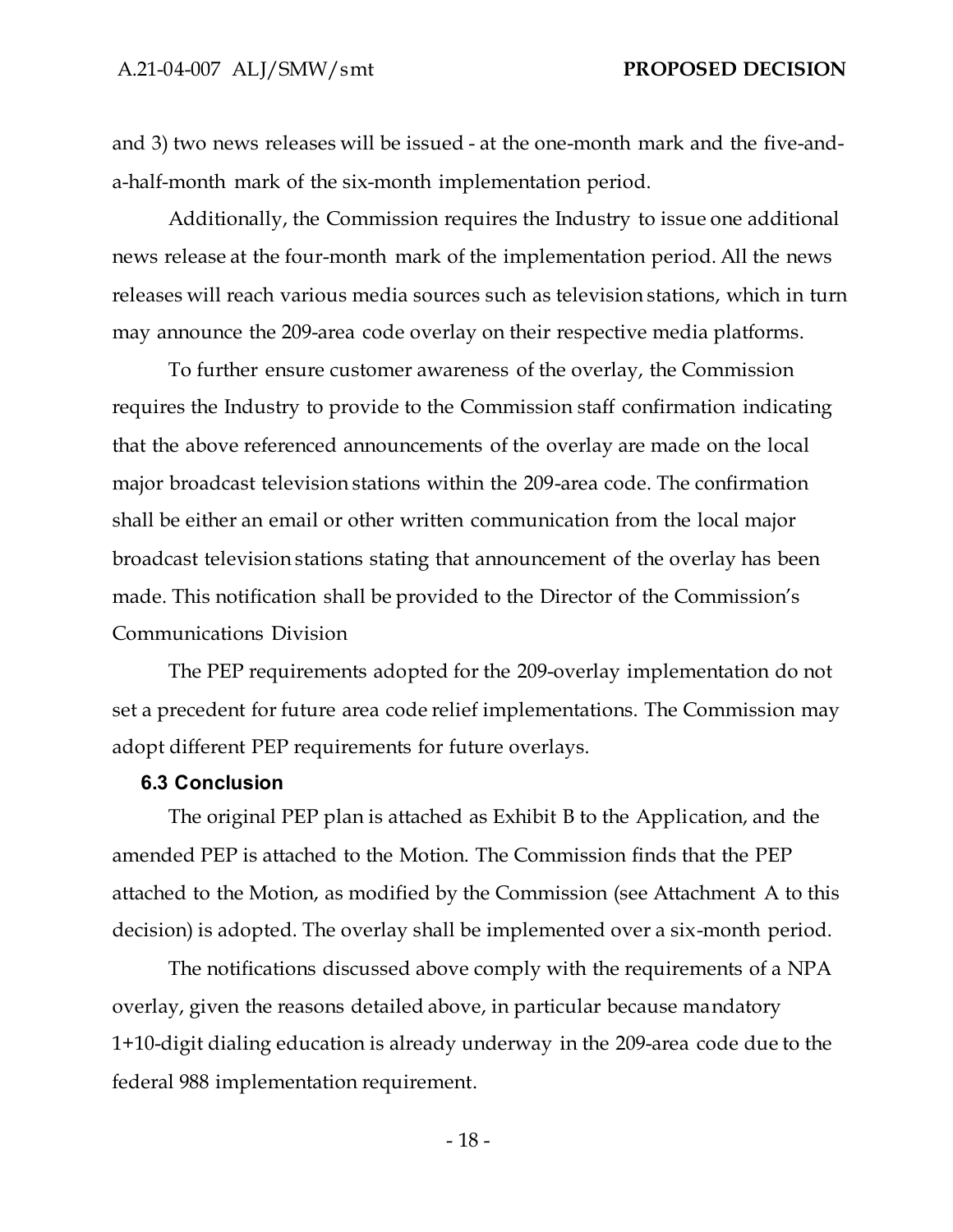## <span id="page-20-0"></span>**7. Categorization and Need for Hearing**

In Resolution ALJ 176-3484, dated April 22, 2021, the Commission preliminarily categorized this application as ratesetting and determined that hearings were necessary. However, the Commission received no protests and this application is unopposed.

## <span id="page-20-1"></span>**8. Comments on Proposed Decision**

Rule 14.6(c) (2) of the Commission's Rules of Practice and Procedure (Rule) provide that, in a proceeding in which the Proposed Decision grants the relief requested in the application, and there are no protests to the application, the Commission may waive public review or comment. Although public review is not required for this application, the Commission is mailing this decision for comments by the recently appointed NANPA, or other interested persons, in accordance with Pub. Util. Code § 311 and Rule 14.3

#### <span id="page-20-2"></span>**9. Assignment of Proceeding**

Darcie L. Houck is the assigned Commissioner and Seaneen Wilson and Suman Mathews are the assigned ALJs in this proceeding.

#### **Findings of Fact**

1. On April 9, 2021, Neustar, Inc. as NANPA requested Commission authority to implement an overlay to relieve the 209-area code.

2. Effective January 1, 2019, the FCC appointed Somos to replace Neustar, Inc. as the NANPA.

3. The 209 NPA was introduced in 1958 when it was split from the 415. In 1997, D.97-06-051 approved splitting the 209-area code and created the 559 NPA. In 1999, the lottery was instituted for the 209 NPA and relief planning started again. Subsequently, in June 2011, jeopardy was rescinded.

4. Thousand block number pooling and conservation measures extended the life of the 209-area code and delayed the need for an area code change.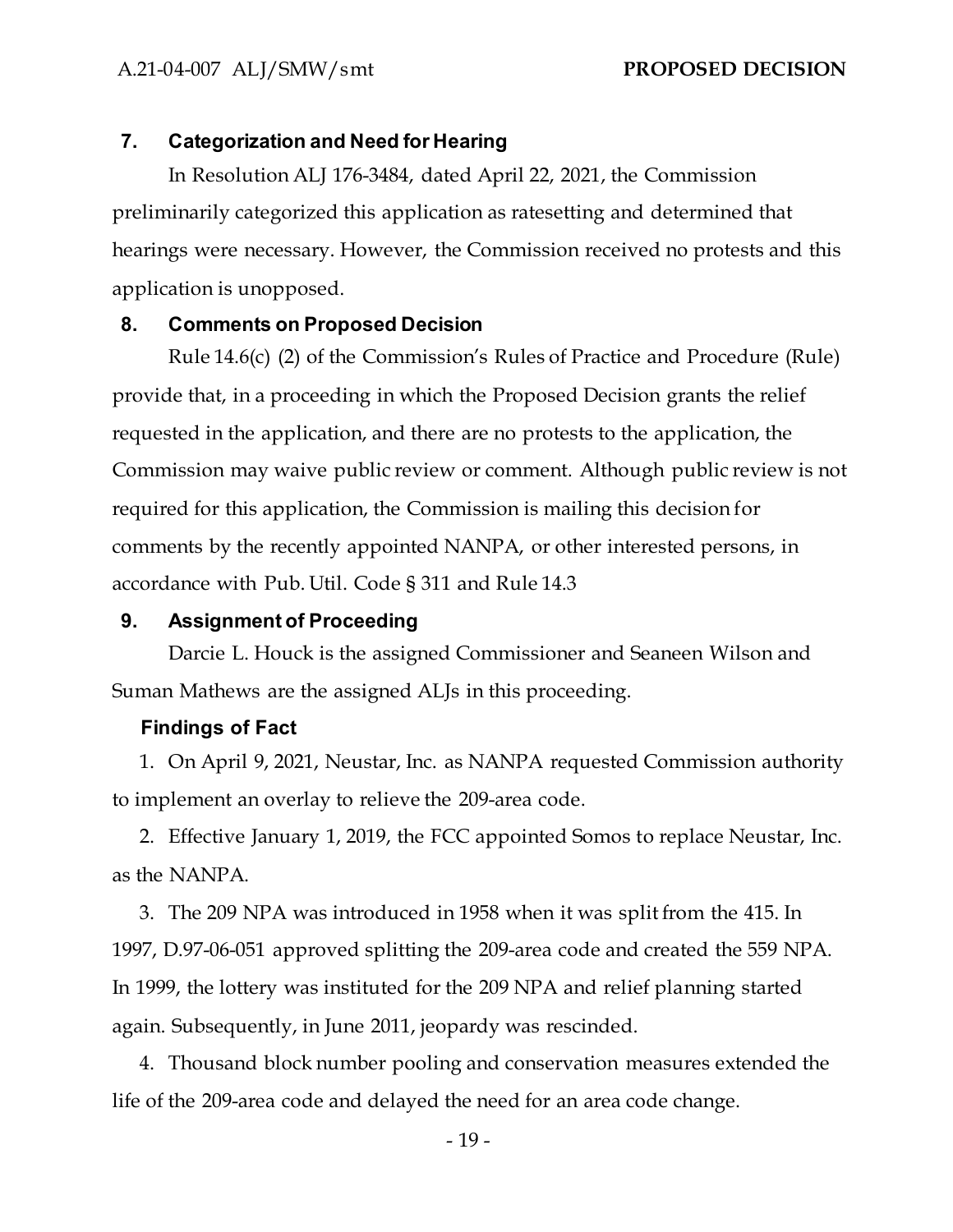5. Pub. Util. Code § 7936 requires the Commission to direct NANPA to obtain utilization data for any area code for which a change is proposed before approving any new area code.

6. NANPA utilized data from the October 2020 NRUF Report, later updated in December 2020, to project that the 209-area code will be exhausted in the fourth quarter of 2022.

7. Pub. Util. Code § 7943(c) requires the Commission to perform a telephone utilization study and implement all reasonable telephone number conservation measures.

8. NANPA convened a relief planning meeting with Industry on March 4, 2021, to identify viable solutions to the forecast exhaust.

9. For the relief planning meeting, Industry followed regulations established by the FCC, this Commission, and industry guidelines.

10. An all-services overlay alternative is Industry's recommended consensus solution to address the projected exhaustion of the 209-area code.

11. The overlay option will cause the least impact on residential and business customers, as well as emergency and government services.

12. For the 209-area code relief proceedings, a webcast posted on the Commission website. The webcast replaced public meetings because in-person gatherings were not permitted due to the Covid-19 pandemic.

13. A PEP is needed to implement the 209-area code overlay.

14. Because mandatory 1+10-digit dialing education is already underway in the 209-area code due to the federal 988 implementation requirement, the PEP does not need to include paid advertising.

15. The PEP approved with Industry input requires the following notifications regarding the 209 overlay: 1) one customer notice will run for two billing cycles;

 $-20-$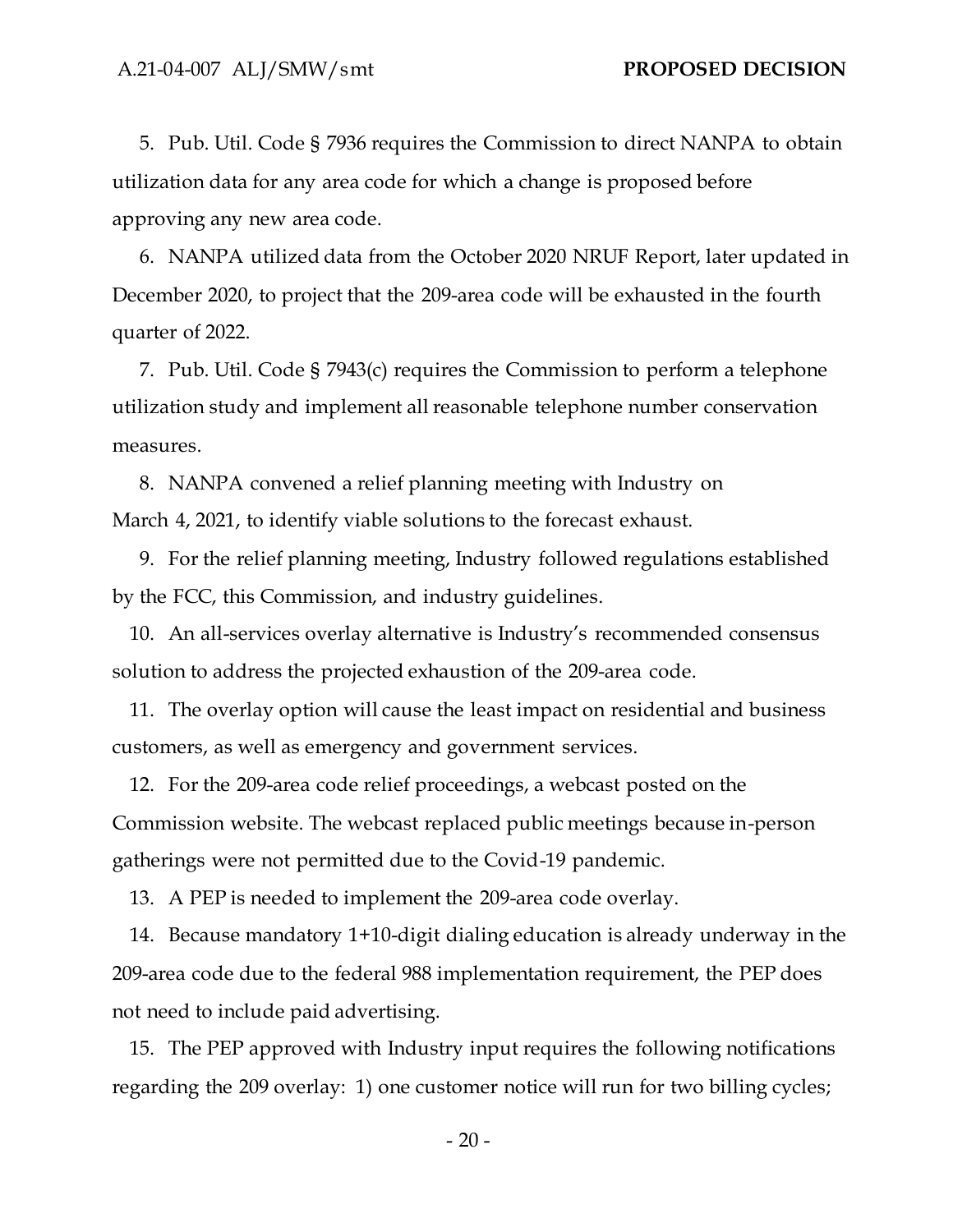2) one special outreach notice will be issued; and 3) two news releases will be issued, at the one-month mark and the five-and-a-half-month mark of the six-month implementation period.

16. In previous decisions, the Commission has used an industry task force to implement the PEP and manage the PEP fund.

17. The Industry is composed of current and prospective telecommunications carriers operating in, or considering operations within, the 209 NPA.

18. The Task Force is a separate group from the Industry. The Task Force consists of representatives from the service providers holding numbering resources in the 209-area code as of the effective date of this decision, as well as Commission staff to oversee the implementation.

19. There is no requirement for either the Industry or the Task Force to formally report the 70 percent customer awareness to the Commission.

#### **Conclusions of Law**

1. The FCC holds full responsibility over all numbering issues but has delegated to the states area code relief responsibilities. The Commission is responsible for proactively monitoring area code relief planning and oversees the integrity and competitive neutrality of the Industry relief planning process in California.

2. In accordance with Pub. Util. Code § 7936, NANPA and Industry considered utilization data using the October 2020 NRUF report, as updated in December 2020, in forecasting the 209-area code exhaustion, and in determining a consensus alternative to resolve the forecasted exhaust of the 209-area code.

3. The all services overlay in the 209-area code should be completed by the forecasted exhaust of the 209-area code in the fourth quarter of 2022.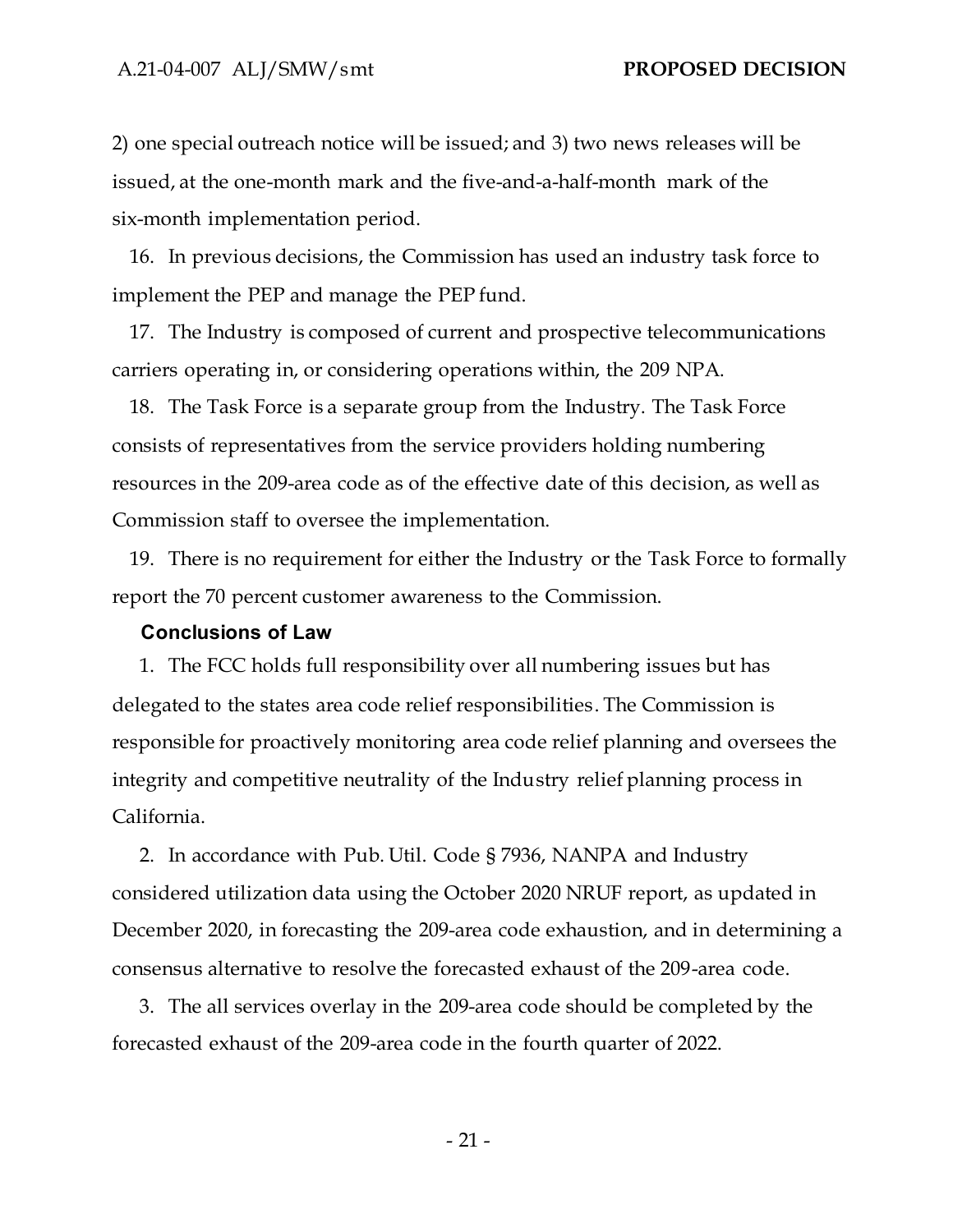4. In accordance with Pub. Util. Code § 7943(c), NANPA, Industry, and Commission staff considered all reasonable telephone number conservation and rationing measures in the 209-area code.

5. Since the statutory requirements of Pub. Util. Code §§ 7936 and 7943(c) have been satisfied, the Commission should adopt the overlay option to resolve the forecasted exhaust for the 209-area code.

6. Pub. Util. Code § 7931 (e) (2) states that area code relief no longer requires public meetings, and that public meetings may be conducted at the discretion of the Commission but are not required.

7. The PEP plan as modified by this decision is consistent with the program requirements adopted in D.17-05-019, and prior Commission decisions D.08-04-059 and D.08-10-038, as modified in D.16-07-014.

8. The PEP attached as Attachment A to this decision should be adopted. This PEP is based on the original PEP proposed in A.21-04-007, modified by AT&T, Verizon, Comcast, and CCTA in their Motion, and modified pursuant to this decision.

9. As part of the adopted PEP, the Industry should also issue one additional news release at the four-month mark of the implementation period. All the news releases will reach various media sources such as television stations, which in turn may announce the 209-area code overlay on their respective media platforms.

10. As part of the adopted PEP, the Industry should provide to the CD Director, confirmation indicating that the above referenced announcements of the overlay are made on the local major broadcast television stations within the 209-area code. The confirmation should be either an email or other written communication from the local major broadcast television stations stating that announcement of the overlay has been made.

- 22 -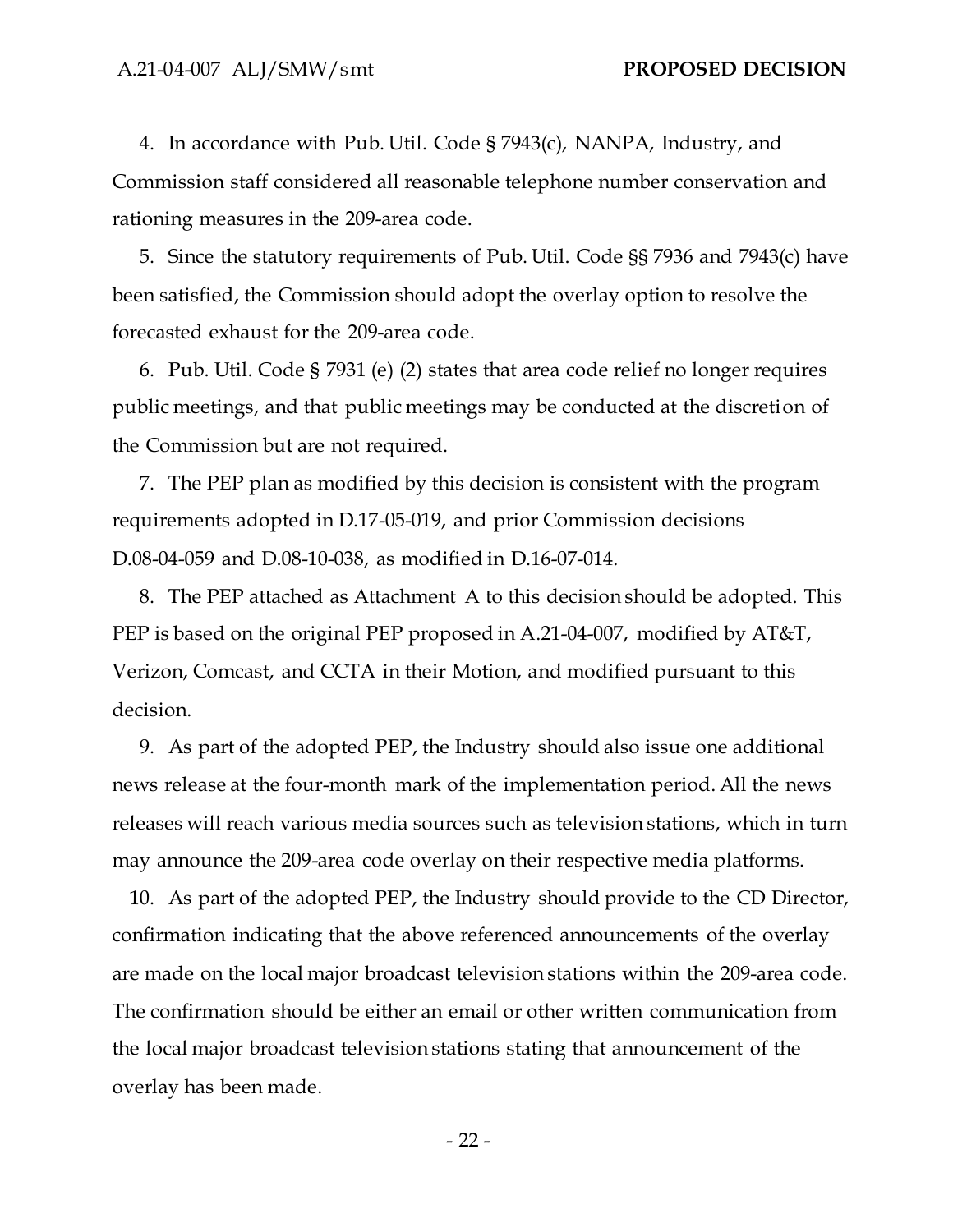11. Paid advertisement should not be required in the PEP.

12. A task force should be utilized to implement the PEP and manage the PEP fund. The task force should include Commission staff and representatives from the service providers holding numbering resources in the 209-area code as of the effective date of this decision.

13. The task force should be responsible for developing the materials and content of the PEP, maximizing the use of prior education efforts, and conforming to the requirements of this order.

14. The task force should contribute to the implementation effort and those unwilling to participate shall be reported to the Commission.

15. The CD Director should be authorized to oversee the finalization and implementation of the PEP and authorized to take all actions necessary, including requiring sufficient Industry contributions to the program's fund, to achieve a 70 percent awareness level of the overlay in all major customer and telephone user groups. Such actions may include additional educational efforts, obtaining outside professional services, reviewing, and approving all educational materials, overseeing the customer awareness assessment process, the same activities used in prior programs that have achieved the 70 percent customer awareness requirement, and require any needed additional funding from the carriers.

16. An evidentiary hearing is not necessary.

17. It is appropriate to mail this decision for comments in accordance with Pub. Util. Code § 311 and Rule 14.3.

18. This proceeding should be closed.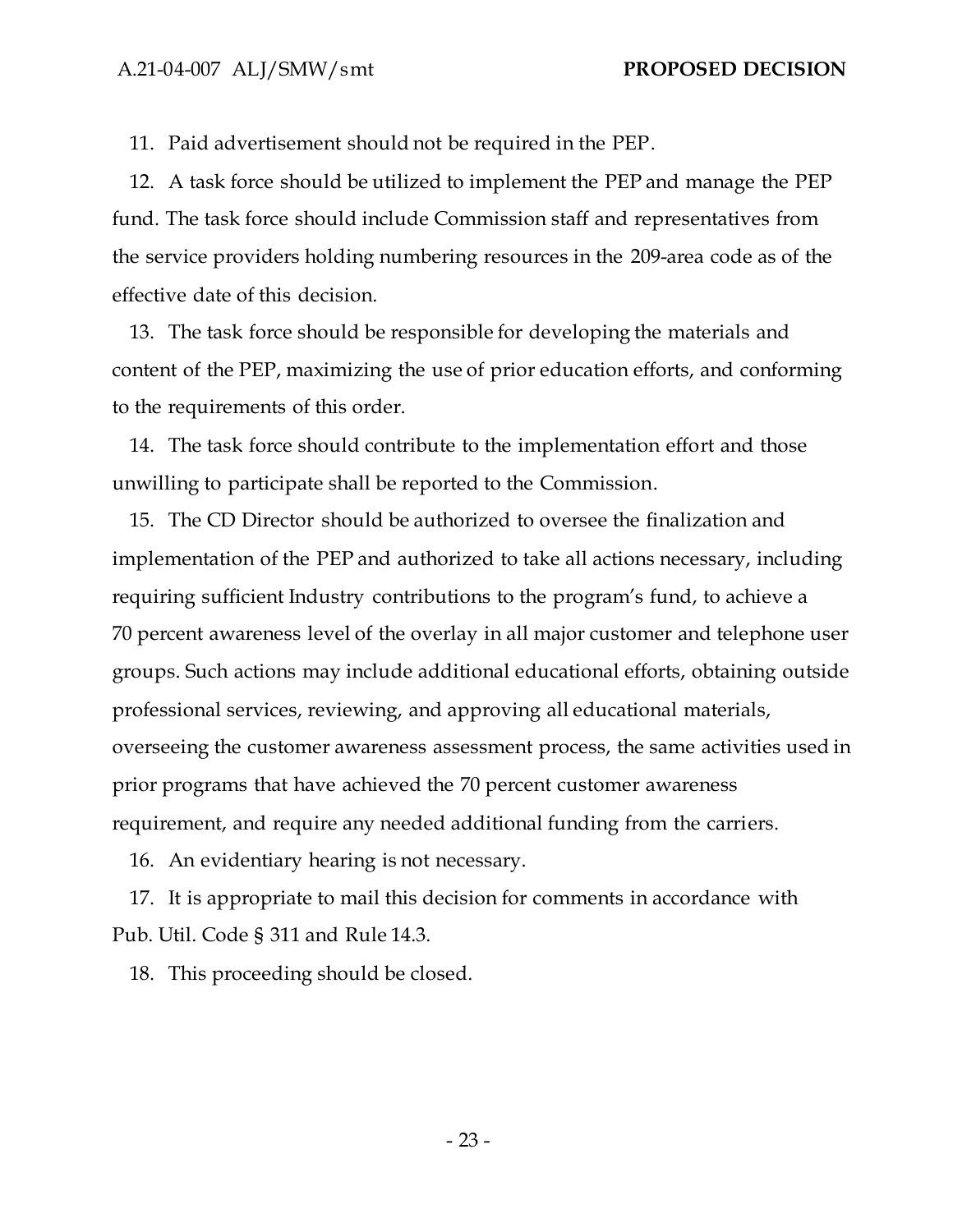#### **O R D E R**

#### **IT IS ORDERED** that:

1. The proposed all-services overlay in the 209-area code is adopted.

2. The all-services overlay in the 209-area code shall be completed by the forecasted exhaust of the 209-area code in the fourth quarter of 2022.

3. Implementation of the new overlay shall occur within a time frame appropriate to the forecast exhaustion date during the fourth quarter of 2022.

4. The Public Education Program (PEP), consistent with the PEP attached herein as Attachment A, is adopted for the all-services overlay for the 209-area code. The PEP adopted herein is based on the original PEP proposed in Application 21-04-007, modified by AT&T California , Verizon California, Comcast California, and California Cable and Telecommunications Association in their January 7, 2022 Motion, and modified pursuant to this decision.

5. The California Telecommunications Industry, which is composed of current and prospective telecommunications carriers operating in, or considering operations within, the 209 Numbering Plan Area, shall issue notifications regarding the 209 overlay as follows:

- (a) one customer notice that shall run for two billing cycles;
- (b) one special outreach notice shall be issued; and
- (c) three news releases shall be issued, at the one-month mark, the four-month mark, and the five-and-a-halfmonth mark of the six-month implementation period.

6. The Public Education Program shall also include the requirement that the California Telecommunications Industry shall also issue one additional news release at the four-month mark of the implementation period (as referenced in Ordering Paragraph 5 above). All the news releases will reach various media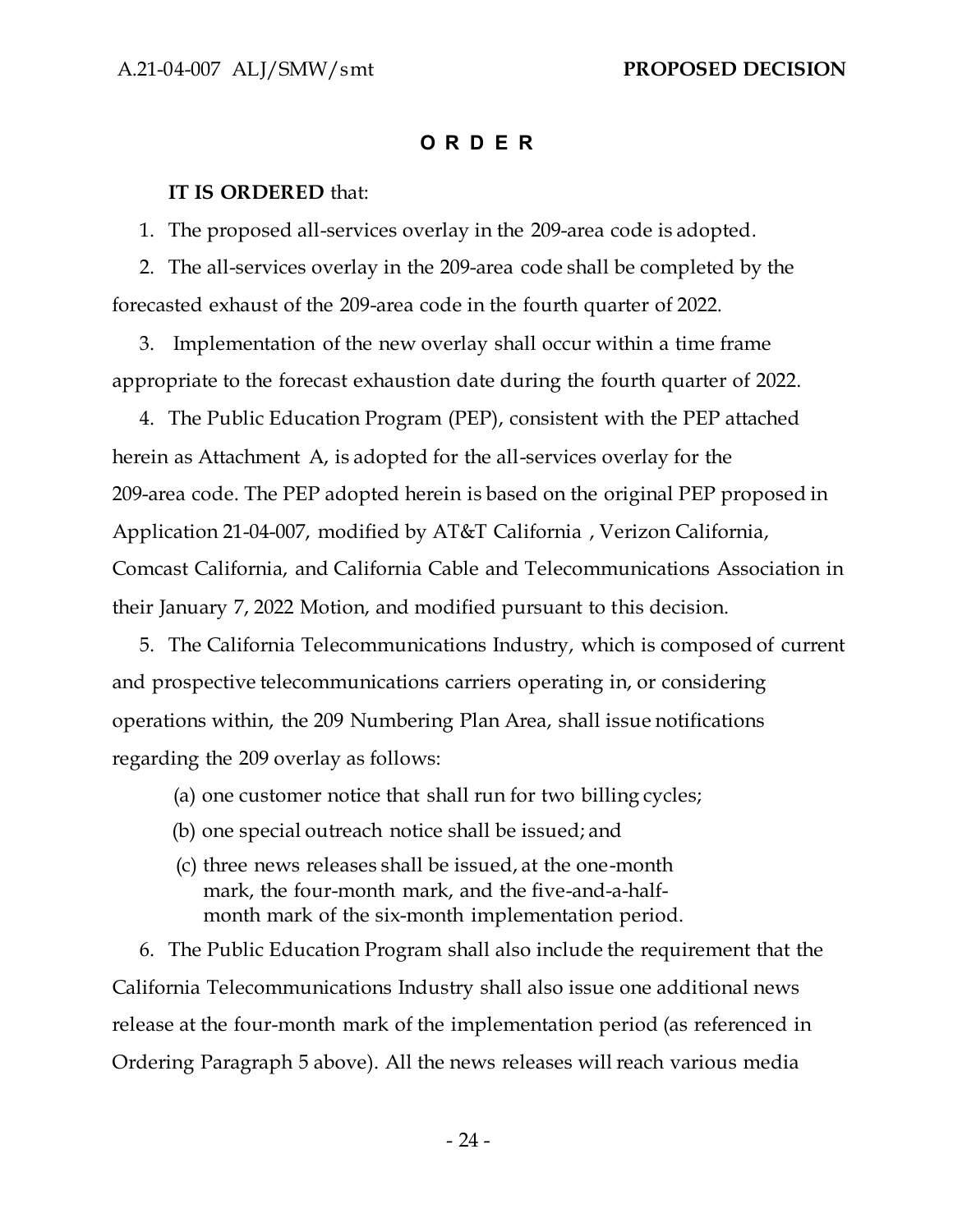sources such as television stations, which in turn may announce the 209-area code overlay on their respective media platforms.

7. The Public Education Program shall also include the requirement that the California Telecommunications Industry provide to the California Public Utilities Commission Communications Division Director, confirmation indicating that the above referenced announcements of the overlay are made on the local major broadcast television stations within the 209-area code. The confirmation shall be either an email or other written communication from the local major broadcast television stations stating that announcement of the overlay has been made.

8. The Task Force, comprised of Commission staff and representatives from the service providers holding numbering resources in the 209-area code as of the effective date of this decision, shall implement the public education program. All service provider representatives on the task force shall contribute to the implementation effort and those unwilling to participate shall be reported to the California Public Utilities Commission.

9. The California Public Utilities Commission Communications Division Director is authorized to oversee the finalization and implementation of the public education program and authorized to take all actions necessary, including requiring sufficient Industry contributions to the program's fund, to achieve a 70 percent awareness level of the overlay in all major customer and telephone user groups. Such actions may include additional educational efforts, obtaining outside professional services, reviewing, and approving all educational materials, overseeing the customer awareness assessment process, the same activities used in prior programs that have achieved the 70 percent customer awareness requirement, and requiring any needed additional funding from the carriers.

 $- 25 -$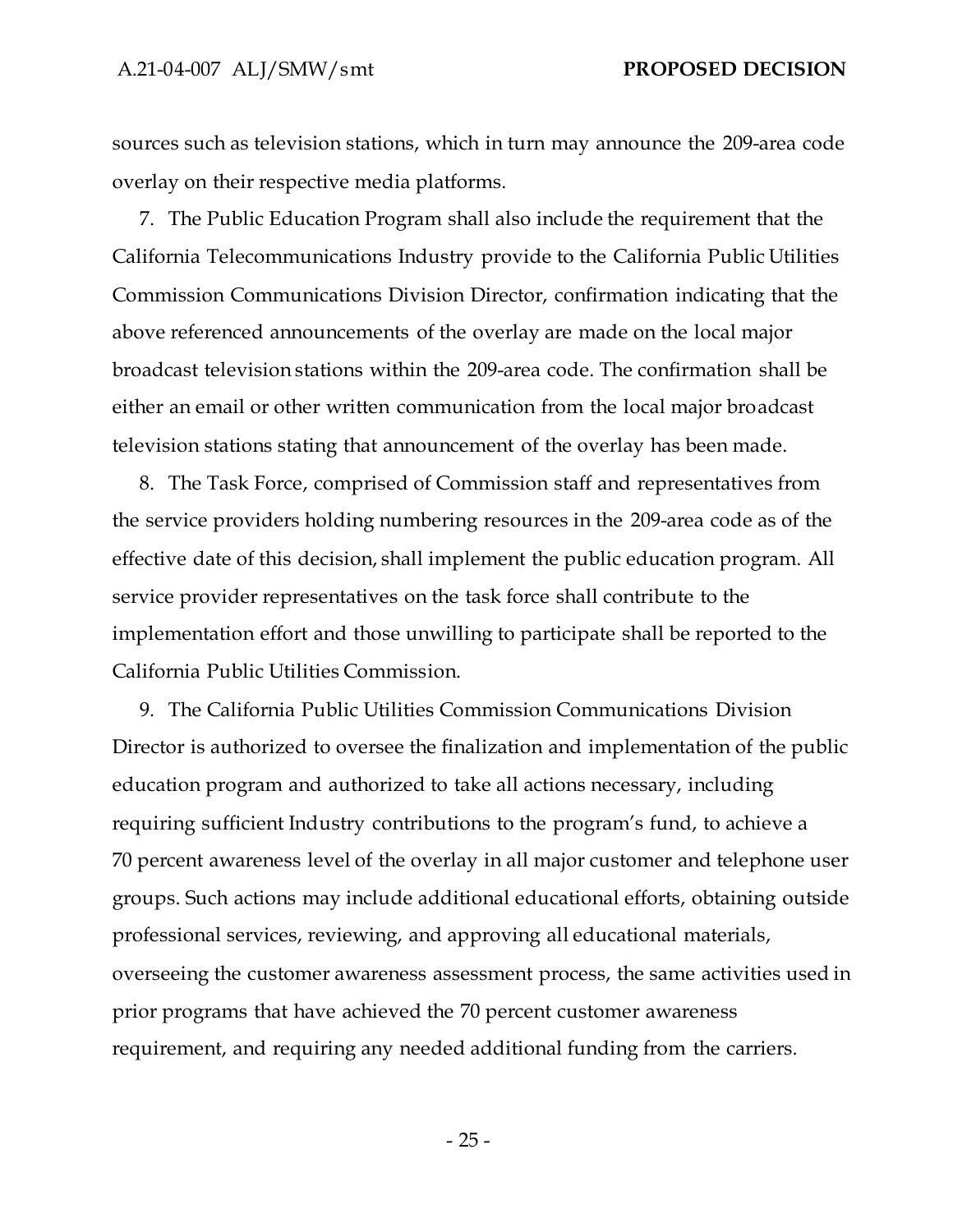10. Application 21-04-007 is closed.

This order is effective today.

Dated \_\_\_\_\_\_\_\_\_\_\_\_\_\_ Sacramento, California.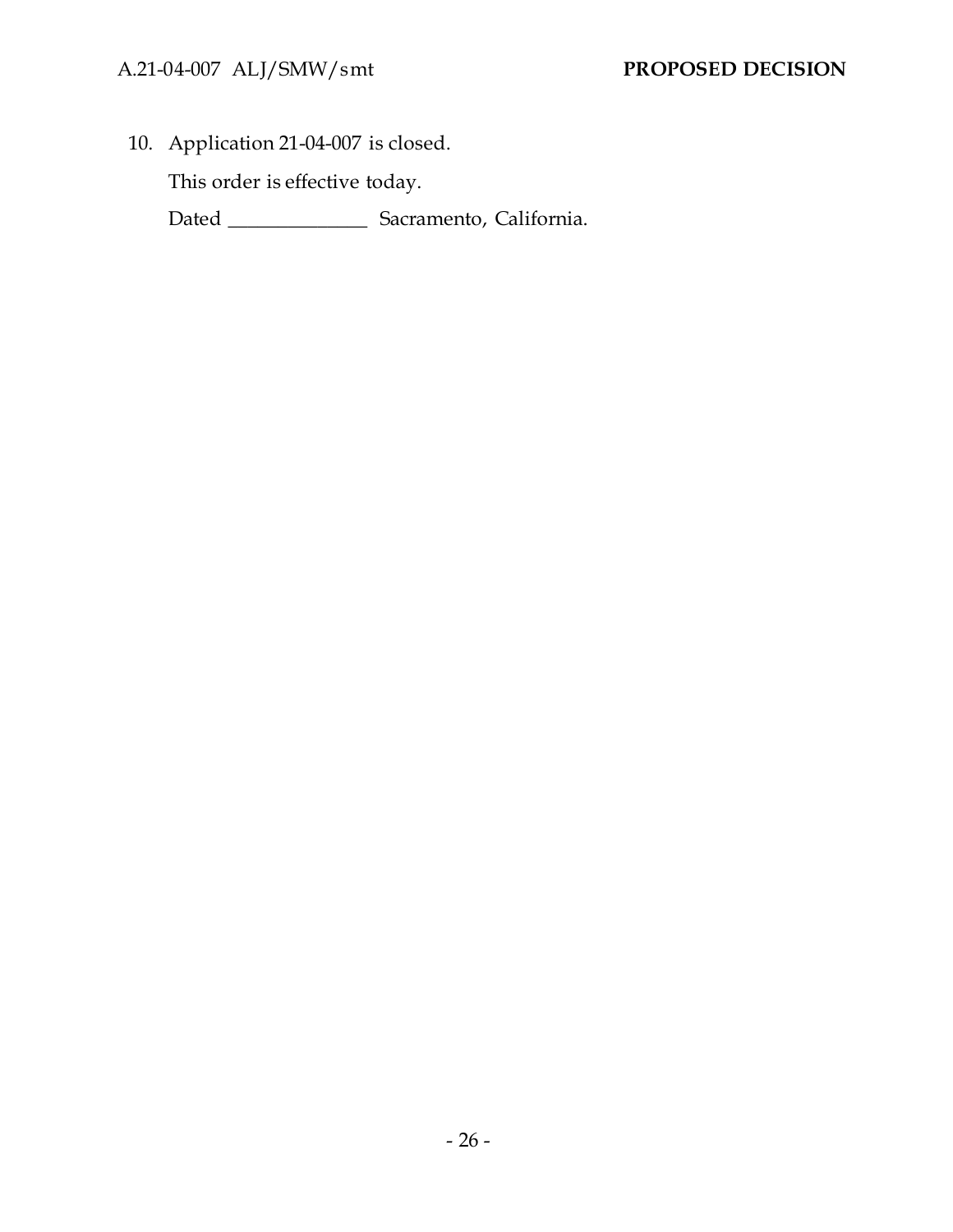# **Attachment A**

# **Public Education Plan for 209 Area Code**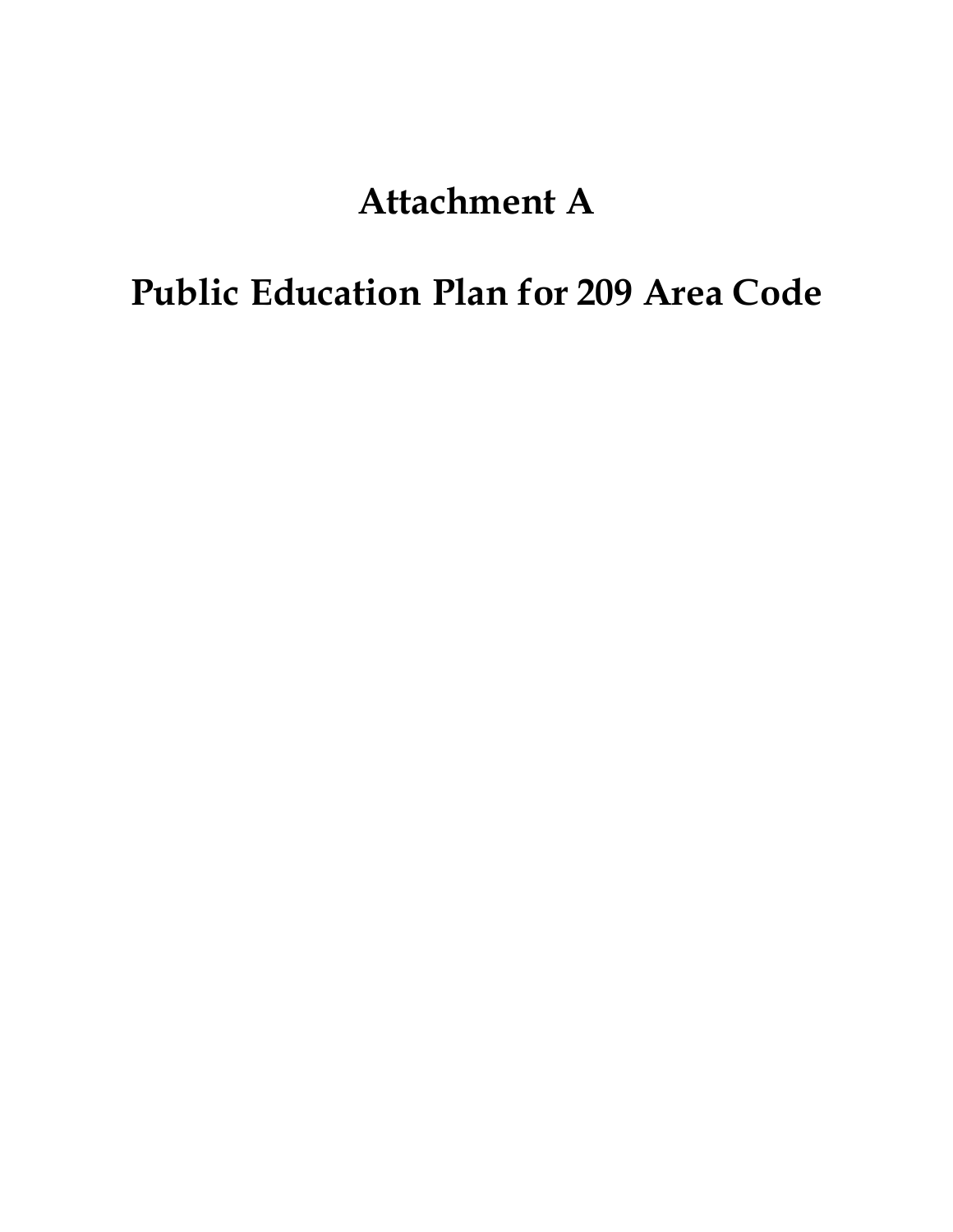| <b>Activity</b> | <b>Description</b>                                                                                                                                                                                                                                                                                                                                                        | <b>Audience</b>                            | Shared or<br>Individual<br><b>Service</b><br>Provider<br><b>Effort</b> | Completed<br><b>Date</b>        | Recommended<br><b>Due Date</b>                             |
|-----------------|---------------------------------------------------------------------------------------------------------------------------------------------------------------------------------------------------------------------------------------------------------------------------------------------------------------------------------------------------------------------------|--------------------------------------------|------------------------------------------------------------------------|---------------------------------|------------------------------------------------------------|
| 1               | Effective date of decision<br>approving 209 area code<br>overlay                                                                                                                                                                                                                                                                                                          | <b>NA</b>                                  | <b>NA</b>                                                              | Date of<br>Decision<br>(DOD)    |                                                            |
| $\overline{2}$  | NANPA 209 implementation<br>meeting, and request for<br>industry participation on Public<br>Education Plan (PEP) task<br>force. Determination of<br>implementation start date (ISD).                                                                                                                                                                                      | <b>CPUC Staff and</b><br>Industry          | Shared                                                                 | 3 weeks<br>after<br><b>DOD</b>  | No later than<br>4/22/2022<br>Recommended<br>ISD: 5/1/2022 |
| 3               | Overlay information distributed<br>internally as job aid for<br>customer service<br>representatives to answer<br>customer questions.<br>Representatives should not<br>need to refer questions to the<br>CPUC.                                                                                                                                                             | <b>Customer service</b><br>representatives | Individual                                                             | 1 month<br>after<br>ISD.        | 6/1/2022                                                   |
| $\overline{4}$  | 209 overlay update to industry<br>websites                                                                                                                                                                                                                                                                                                                                | All customers                              | Individual                                                             | 3 months<br>after<br><b>ISD</b> | 8/1/2022                                                   |
| 5               | News release announcing the<br>209 area code relief plan, the<br>209 area code geographic<br>boundaries, and the new<br>overlay area code for issue<br>within the 209 area code and<br>adjacent area codes, to media<br>and key entities, including<br>chambers of commerce and<br>local governments. Post news<br>release to CPUC website and<br>social media platforms. | All customers                              | Shared                                                                 | 1 months<br>after ISD           | 6/1/2022                                                   |
| 6               | Provide to CPUC<br><b>Communications Division</b><br>written confirmations from major<br>local broadcast television<br>stations indicating<br>announcement of the 209 area<br>code overlay has been made.                                                                                                                                                                 |                                            |                                                                        | 2 months<br>after ISD           | No later than<br>7/1/2022                                  |

## **Public Education Plan for 209 Area Code Relief**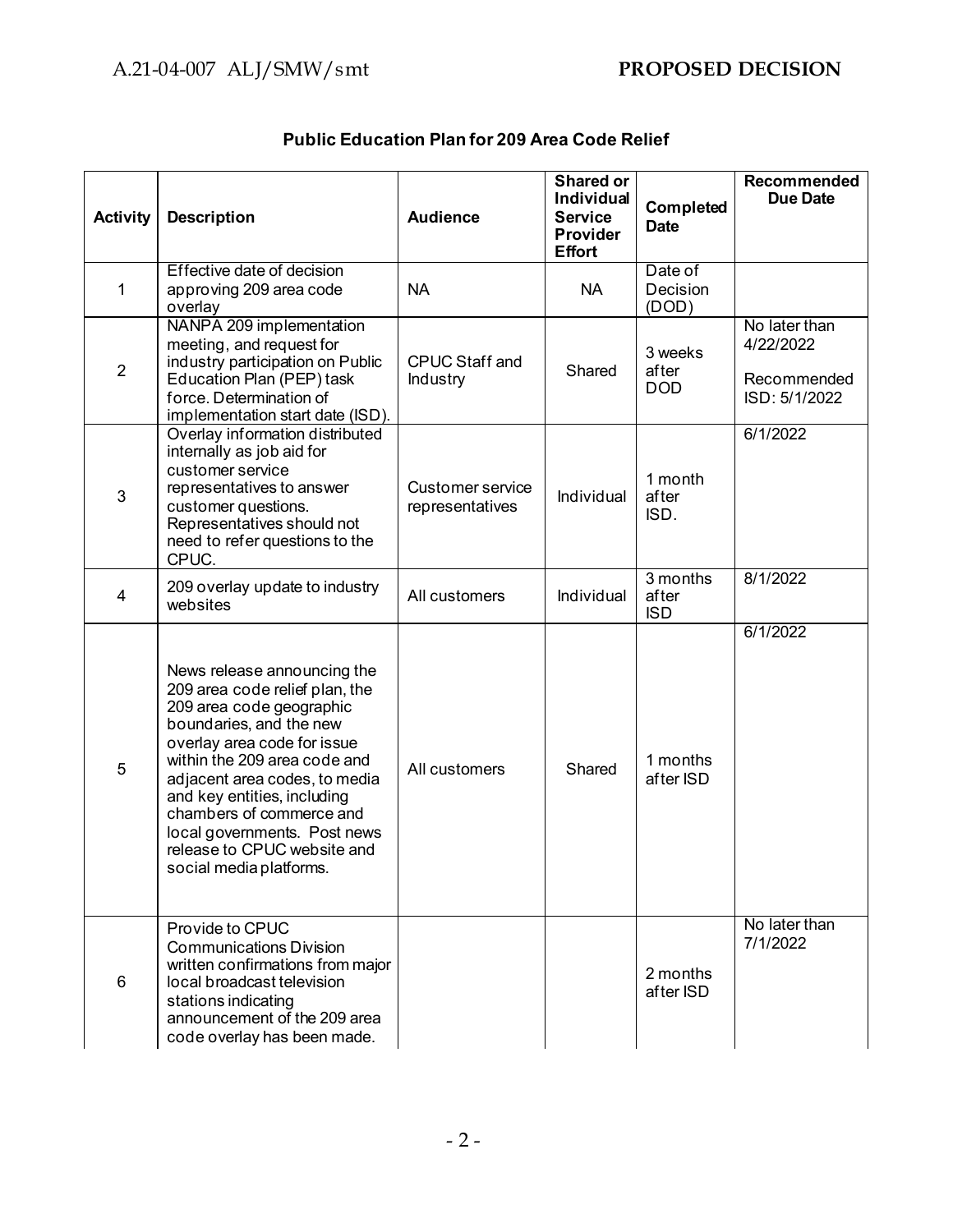| <b>Activity</b> | <b>Description</b>                                                                                                                                                                                                                                                                                                                                                                                                                                                                                                                                                                                                                                                                   | <b>Audience</b>                                                                                                                                                                                                                                                                                                         | <b>Shared or</b><br><b>Individual</b>              | Completed<br><b>Date</b>        | Recommended<br><b>Due Date</b> |
|-----------------|--------------------------------------------------------------------------------------------------------------------------------------------------------------------------------------------------------------------------------------------------------------------------------------------------------------------------------------------------------------------------------------------------------------------------------------------------------------------------------------------------------------------------------------------------------------------------------------------------------------------------------------------------------------------------------------|-------------------------------------------------------------------------------------------------------------------------------------------------------------------------------------------------------------------------------------------------------------------------------------------------------------------------|----------------------------------------------------|---------------------------------|--------------------------------|
|                 |                                                                                                                                                                                                                                                                                                                                                                                                                                                                                                                                                                                                                                                                                      |                                                                                                                                                                                                                                                                                                                         | <b>Service</b><br><b>Provider</b><br><b>Effort</b> |                                 |                                |
| $\overline{7}$  | Provide by email targeted letters<br>with the information in the<br>Customer Notification, along<br>with PEP Task Force contact<br>information, to (1)<br>community-based organizations<br>and key government agencies,<br>including senior, consumer and<br>other advocacy/activist<br>organizations, chambers of<br>commerce, city councils, and<br>other key government agencies,<br>(2) alarm service providers, (3)<br>public safety organizations and<br>PSAPs, providers, (4) telephone<br>directory publishers, and (5)<br>California Relay Services<br>throughout the 209 area code.<br>Request that these<br>organizations distribute the<br>information to their members. | Senior, consumer<br>and other<br>advocacy/activist<br>organizations,<br>chambers of<br>commerce, city<br>councils and other<br>key government<br>agencies, alarm<br>service providers,<br>public safety<br>organizations and<br>PSAPs, telephone<br>directory<br>publishers, and<br>California Relay<br><b>Services</b> | Shared                                             | 2 months<br>after<br><b>ISD</b> | 7/1/2022                       |
| 8               | News release announcing the<br>209 area code relief plan, the<br>209 area code geographic<br>boundaries, and the new<br>overlay area code for issue<br>within the 209 area code and<br>adjacent area codes, to media<br>and key entities, including<br>chambers of commerce and<br>local governments. Post news<br>release to CPUC website and<br>social media platforms.                                                                                                                                                                                                                                                                                                            | All customers                                                                                                                                                                                                                                                                                                           | Shared                                             | 4 months<br>after ISD           | 9/1/2022                       |
| 9               | Provide to CPUC<br><b>Communications Division</b><br>written confirmations from major<br>local broadcast television<br>stations indicating<br>announcement of the 209 area<br>code overlay has been made.                                                                                                                                                                                                                                                                                                                                                                                                                                                                            |                                                                                                                                                                                                                                                                                                                         |                                                    | 5 months<br>after ISD           | No later than<br>10/1/2022     |
| 10              | <b>Published Directories: Add</b><br>information on cover to alert<br>customers in 209 area code<br>about the new overlay area<br>code                                                                                                                                                                                                                                                                                                                                                                                                                                                                                                                                               | All customers                                                                                                                                                                                                                                                                                                           | Individual                                         | 6 months<br>after<br><b>ISD</b> | 11/1/2022                      |